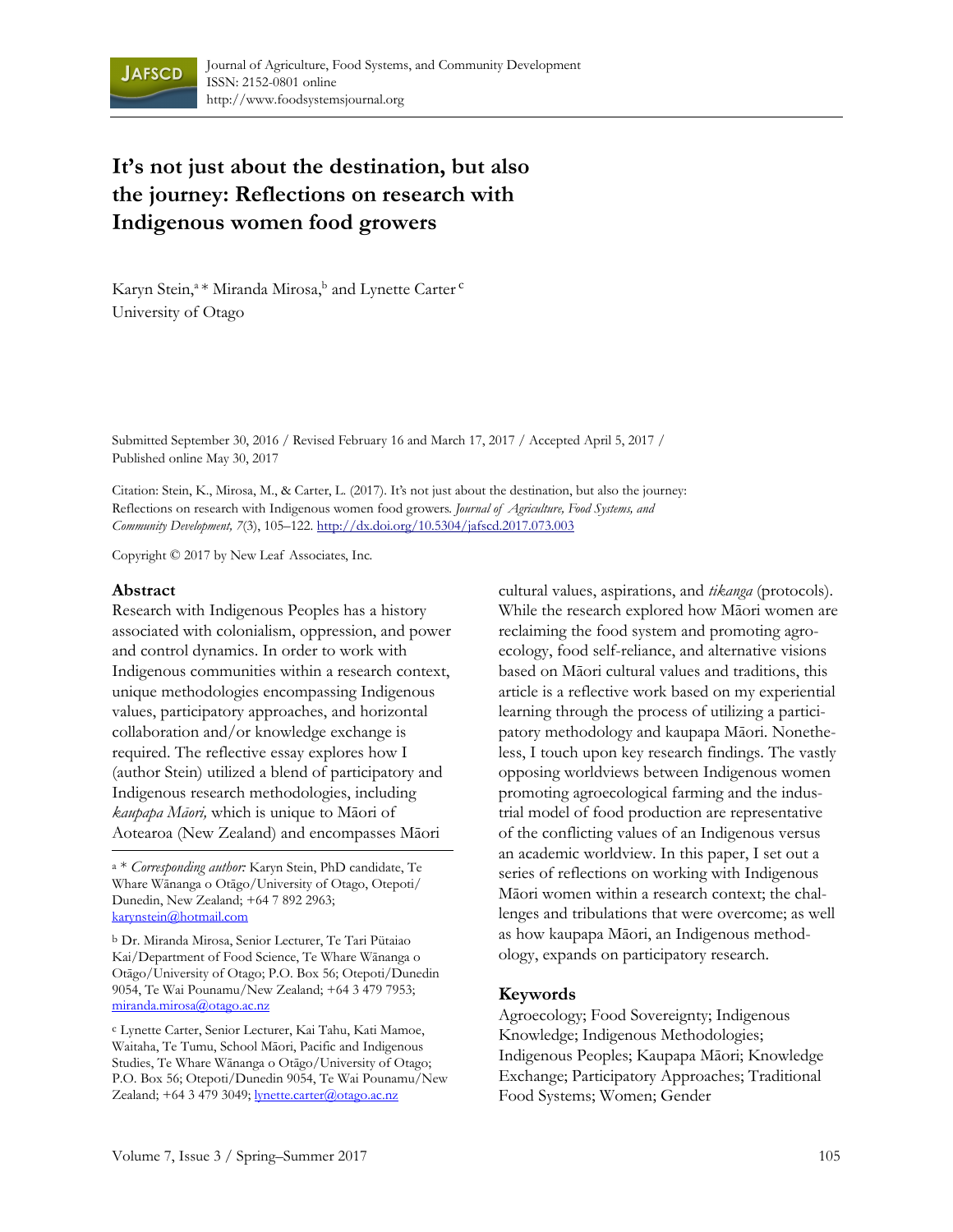# **Introduction: Research, Colonization, and Indigenous Peoples**

This article is as much about the methodologies that I used along the way as it is about the research that I've been conducting over the last three years. As the old saying goes, it's not just about the destination, but also the journey. This encapsulates a perspective that is helpful for researchers to take when working with Indigenous Peoples (IP) and communities. My research focused on food selfreliance among Indigenous women and sought to understand how local gardening initiatives by and for Māori are reconnecting people with their food, culture, and the environment. In this article, I explore the obstacles, solutions, and lessons learned through a research process using a blend of participatory and Indigenous research methodologies.

 Like other IP globally, Māori, the *tangata whenua* (people of the land) of *Aotearoa* (New Zealand) are overrepresented in statistics related to inequality, food poverty, and diet-related diseases such as diabetes and obesity. Māori have poverty rates double that of *pākehā* people (New Zealanders of European ancestry) (Perry, 2016). A higher rate of Māori youth (22.4% compared with 9.1% of non-Māori youth) are not currently in the educational system or employed (Te Puni Kōkiri, 2012). Perry's (2016) report on household incomes in New Zealand from 1982 to 2015 defined poverty as living at less than 60% of the national median wage, which equates to about NZ\$28,000 per year, or approximately NZ\$500 per week. Māori are in the lowest group in terms of household income (Perry, 2016).

 According to the New Zealand 2008/09 Adult Nutritional Survey, 59.1% of households were fully or almost fully food secure, 33.8% were moderately secure, and 7.1% had low food security status (University of Otago & Ministry of Health, 2011). Pacific Islanders and Māori were the least food secure. Among Māori, only 34.8% were food secure, 48.7% were moderately secure, and 16.5% were food insecure (University of Otago &, 2011). Overall, females were less food secure than males, with 56.5% of females being food secure as compared to 61.8% of males (University of Otago & Ministry of Health, 2011).

 Māori have difficulty accessing healthy food and are more likely to live in areas with limited access to quality supermarkets and an overabundance of fast food outlets (Te Hotu Manawa Māori, 2007). In addition, food insecurity is positively associated with obesity (Drewnowski & Specter, 2004; Townsend, Peerson, Love, Achterberg, & Murphy, 2001). Close to half (48%) of Māori adults are considered obese, and 19% of Māori children are obese (Ministry of Health, 2013). In a 2008 study by Lanumata, Heta, Signal, Haretuku, and Corrigan, Māori unanimously attested to the need for better access to nutritious foods, with most Māori, Pacific, and low-income research participants not always having access to the food they needed for a healthy life. The barriers they identified for living a healthy life included lack of money and the cost of healthy food (Lanumata et al., 2008). Similarly, research by Moeke-Pickering, Heitia, Heitia, Karapu and Cote-Meek (2015) identifies barriers to healthy living that include access to healthy food and the depletion of food stocks due to pollution, resulting in a high dependence on purchasing food that is inexpensive, but not necessarily healthy. Participants in the study were concerned with how processed foods were affecting their health and "confidence in us to take back our land and to take back the sovereignty" (Moeke-Pickering et al., 2015, p. 37). Similarly, the women involved in my study identified the issues affecting Māori communities as having to do with environmental degradation, resource depletion, and economic inequalities, all of which are impacting access to healthy, sustainable, and culturally appropriate food.

 My research began with a general interest in how food sovereignty is defined by Māori women and actualized on the ground in the form of community food initiatives led in particular by Māori women. This research was also inspired by the lack of Māori women's voices in scientific literature, underlying the need to highlight examples of Māori women taking the lead in devising innovative, empowering solutions to health, nutrition, food, and environmental issues impacting their *whānau* (families) and communities. Research on food security and community gardens within New Zealand is also limited, including a significant lack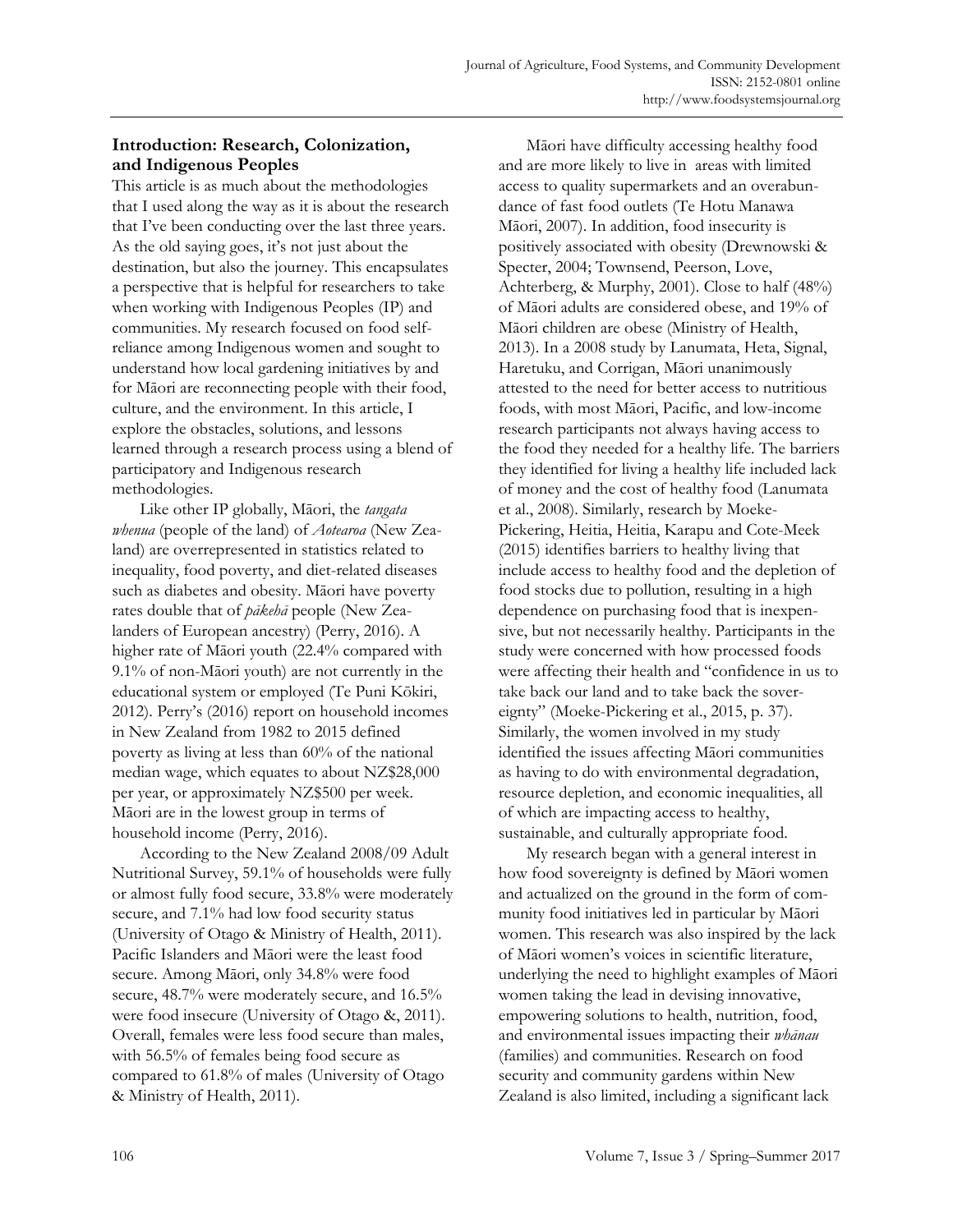of Māori perspectives and the importance of Indigenous knowledge and values. Thus the aim of my research was to explore Māori women promoting food self-reliance, the meaning behind their actions, and the challenges they have faced along the way. As L. T. Smith (1999) states, our role as kaupapa Māori researchers is to listen and document Māori experiences and meanings.

 A unique blend of kaupapa Māori and participatory research approaches informed this study. Kaupapa Māori is an Indigenous methodology that is context-specific and based on Māori cultural principles. It is specific to Māori, including Māori *tikanga* (protocol) and cultural values within the research process. Kaupapa Māori "speak[s] to pressing daily issues for [Māori]—food production, unemployment, access to resources and so on… Lately, a focus on food security, poverty, and health has come to surpass a focus on language and culture and even the environment" (G. H. Smith, Hoskins, & Jones, 2012, p. 14).

 The study took place over the course of three years and involved four Māori women as "case studies," who were leading local food initiatives. Three were located in the North Island of New Zealand and one in the South Island (Table 1). The four case studies were selected using purposeful sampling. All of the women were selected due to their knowledge of running a community initiative, growing food, and Māori culture. Because of the small sample size, the results of the study are not intended to be generalizable to the whole population, but rather offer insights into how a particular group of people perceive a problem, along with their opinions and ideas for solutions.

 Research with IP has been criticized for being "disempowering" and "biased" (Davey & Day, 2008; Kidman, 2007); however, the democratic, collaborative, and emancipatory nature of

participatory research (Todhunter, 2001) is more historically and socially appropriate for IP. Its strong emphasis on social justice empowers those who have traditionally been the "objects" of research as "equal collaborators" instead (Brown & Strega, 2005, p. 7). Relationships are based on mutual respect, equality, collaboration, and inclusivity (Reilly, 2010). This involves gaining an insider view of a particular issue, including personal perceptions and insights (Reilly, 2010). Most importantly, researchers need to be respectful and honor relationships (Kovach, 2005).

 It is important to remember that just because research is focused on Māori, it does not mean it is within a kaupapa Māori framework (G. H. Smith, 2003). Within the scope of this project, Smith's kaupapa Māori principles underlay the development of the research and guided the study, including (1) the principle of *ata,* "spending quality time and effort to establish respectful and reciprocal relationships that include a transformative element"; (2) *kia piki ake I nga raruraru o te kainga,*  "ensuring the research is of positive benefit to Māori communities and addresses socio-economic issues"; (3) *tino rangatiratanga,* "recognizing the principle of self-determination and the goal of control over one's own life and cultural well-being"; (4) *taonga tuku iho,* "assuring the centrality and legitimacy of *te reo Māori* (Māori language), *tikanga*  (Māori protocol), and *māturanga* Māori (the Māori worldview), "that Māori ways of knowing, doing, and understanding are valid in their own right"; (5) *kaupapa,* "that the overall research topic contributes to a collective vision and purpose"; (6) *whānau,* "that the researcher recognizes their responsibility and obligation to the *whānau* (family) and respects the relationship between the researcher, researched, and research"; and (7) *ako Māori,* "ensuring the research methods, such as

| <b>Case Study Participant</b> | Farm/Garden                                         | Location                |  |
|-------------------------------|-----------------------------------------------------|-------------------------|--|
| Charissa Waerea               | Parihaka Community Garden<br>Parihaka, New Plymouth |                         |  |
| Lisa Isherwood                | Awhi Farm                                           | Turangi                 |  |
| Ellen Baldwin                 | Motueka Community Garden                            | Motueka                 |  |
| Hanui Lawrence                | Aunty's Garden                                      | Waipatu Marae, Hastings |  |

#### Table 1. Participating Farm/Garden List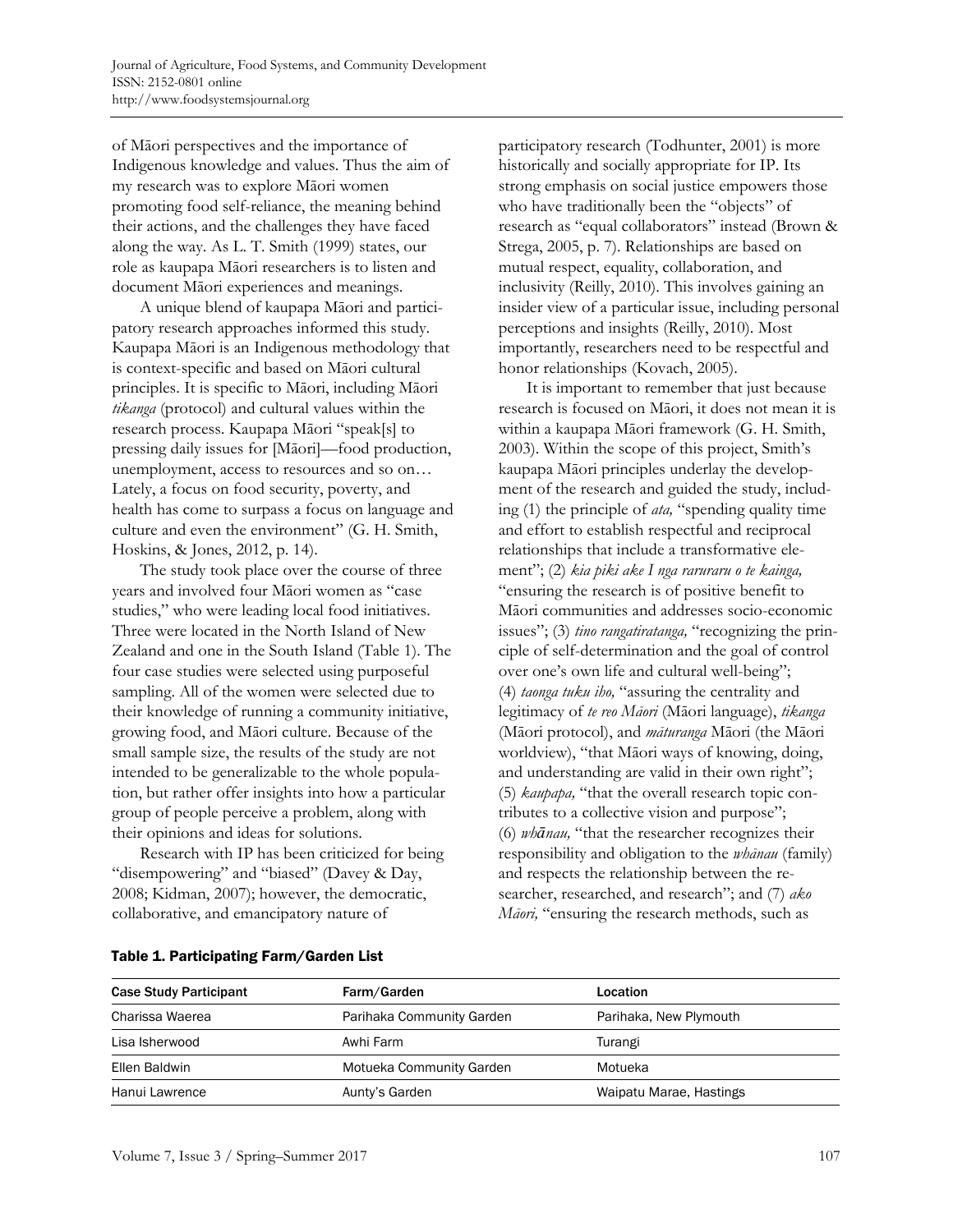oral traditions and storytelling, respect the culture and preferences of Māori" (G. H. Smith, 2003, pp. 6–8).

 Kaupapa Māori is change-oriented and focused on social action, where the knowledge bases of both researcher and participants are considered equal and roles are more egalitarian than traditional research relationships (Reilly, 2010). The goal of both participatory and kaupapa Māori research methodologies is to democratize knowledge making and to ground research in real community needs (Chevalier & Buckles, 2013). With Māori communities overrepresented in poverty and food security statistics, this research is highly relevant to community needs. However, it goes beyond a focus on "food security," is a term that was formed in neoliberal discourse, does not take into account how or where food is produced, and lacks an understanding of the cultural, social, and historical significance of food. Research results have implications for policy development given the lack of adequate research on Māori women's perspectives on issues of hunger, malnutrition, and health impacts (obesity and/or diabetes) on their own communities.

### **Indigenous and Participatory Research Methodologies: Community, Collaboration, and Learning**

Participatory research approaches are gaining traction in the social and environmental sciences (Brydon-Miller, Maguire, & McIntyre, 2004; Jason, Keys, Suarez-Balcazar, Taylor, & Davis, 2004; Kindon, Pain, & Kesby, 2007a; Reason & Bradbery, 2006). They are being used in community-based conservation and sustainable development to learn more about co-management practices, natural resource management, and enhance sustainable forestry, agriculture, ecological restoration, and wildlife management (Fortmann, 2008; Wilmsen, Elmendorf, Fisher, Ross, Sarathy, & Wells, 2008). They are also gaining prominence in the community development and health fields (Cornwall & Jewkes, 1995), and are now widely promoted among international development agencies (Reilly, 2010). Participatory research is gaining in popularity among many Indigenous communities and projects, particularly in Canada,

due to inherent critical, participatory, and collective principles (Kovach, 2005). Having worked in rural community development with Indigenous organizations in Guatemala and Belize for five years, I recognize that forming authentic relationships is the most important part of any collaborative process. Thus, throughout all stages of the research, the focus was on developing relationships with people involved in *marae* (a sacred Māori gathering place) or community gardens and farms, requiring substantial time and commitment. Data collection began in March 2015. As is typical with case studies, data collection occurred "over a sustained period of time" (Stake, 1995, quoted in Creswell, 2003, p. 15).

 In Tobias, Richmond, and Luginaah's (2013) research with Indigenous communities, two researchers relocated and lived in close proximity to the communities during the data collection phase as a means to balance power. Similarly, I chose to relocate with my family to the North Island during the initial phases of the project in order to be in closer proximity to the women and initiatives, which allowed for more flexibility in arranging visits and more frequent interaction than otherwise would have been possible. This facilitated consistent contact and the building of trusting relationships. Participants were contacted and visited multiple times in order to establish trusting relationships before data collection began. Repeated contact with participants strengthens the rapport between the researcher and the participants, enhancing the richness of the data obtained (Tong, Sainsbury, & Craig, 2007). In order to continue contact with the participants during the later stages of the research processes (data analysis and results dissemination), I decided to stay in the North Island through the end of the project. With participatory and Indigenous research approaches, the process is always dynamic and fluid.

 Participatory research demands a significant investment in time and energy, as developing trustworthy relationships is particularly important (Davey & Day, 2008; Reilly, 2010). Relationshipbuilding is the foundation of participatory research and, as mentioned above, began at the onset of the research project. My family and I met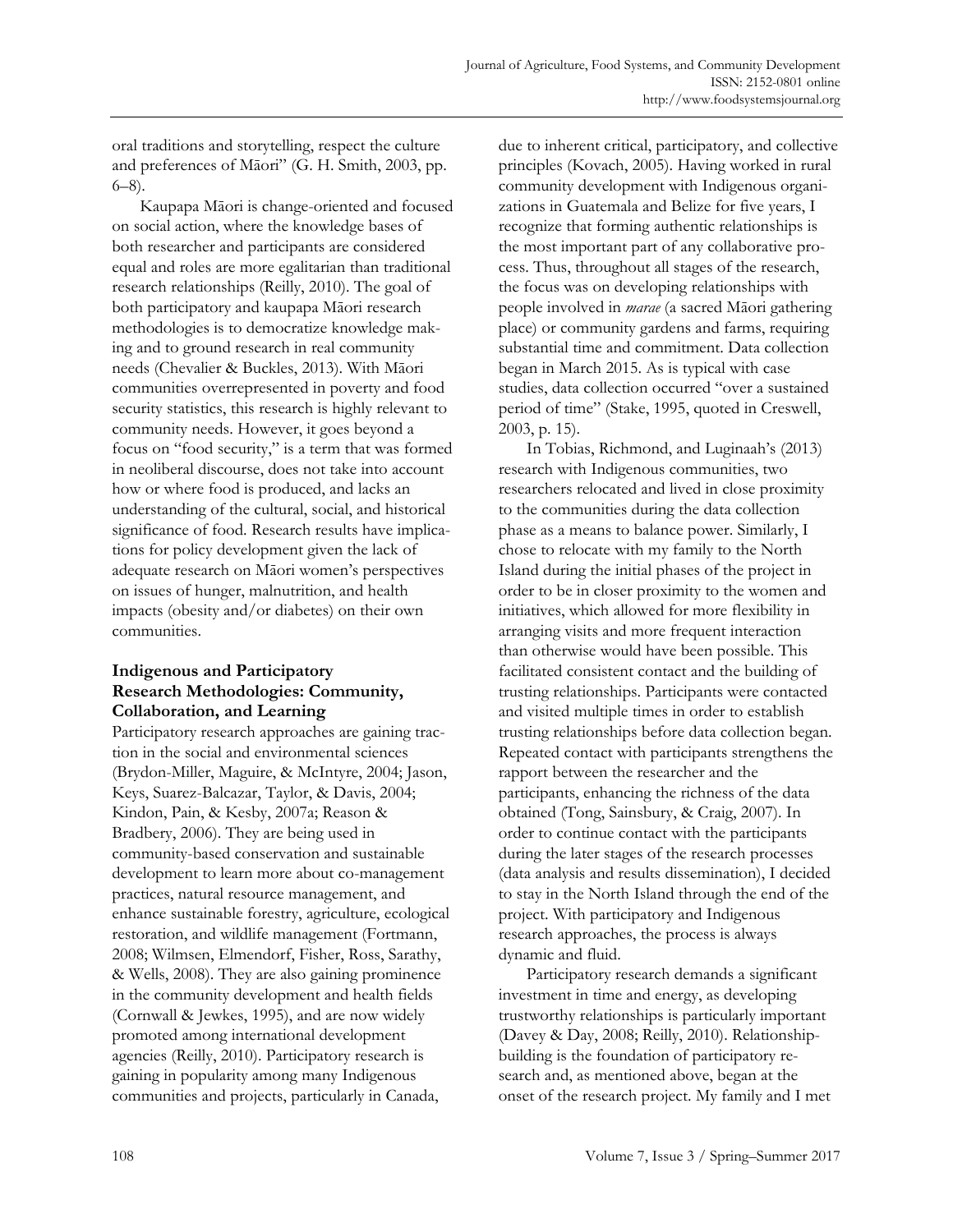the women's families, visited marae, went to community *hui* (gatherings), shared meals, worked in the gardens and on the farm, and attended church with one of the women. I volunteered time through grant-writing for one of the projects, which secured NZ\$1,000 toward the costs of running the organization as a result. During the initial stages of development, the women contributed to the direction the research would take through a collaborative process. The women also voiced their interest in research addressing power and control dynamics in the food system, as well as examples of other initiatives that would take a holistic, integrated approach to food poverty. With an emphasis on whānau an integral part of kaupapa Māori, I met and formed connections with some of the women's families; the women also became close with my husband and daughter, who accompanied me on visits. The women also were vocal about being able to meet with one another when we discussed the other projects that were involved in the study. As a result, we made plans to obtain funding for exchanges among and between the women. Funding was difficult to obtain, but sufficient for one exchange. Face-toface visits were conducted after official data collection in order to get feedback on initial codes and the emergence of potential themes. During the exchange in Parihaka, participants had the chance to provide their feedback on the findings in a collective analysis of themes. Transcripts were returned to all participants to review and for comment. This added validity to the findings by ensuring the participants' perspectives were accurately represented (Popay, Rogers, & Williams, 1998).

 Realistically and in practice, participatory research is situation-specific, with collaboration and participation varying both among the research partners and throughout the stages of the research process (Israel, Schulz, Parker, Becker, Allen, & Guzman, 2003). Kindon et al. (2007b) argue that choices about participation are made not just by the researcher, but "negotiated" between researcher and participants (p. 16). The researcher must be cognizant of not pressuring participants when or how much to participate, as participants should ultimately make the decision about how much participation they are comfortable with

(Kitchin, 2001). Within the context of this research, the total number of case studies was originally six, but cognizant of the apprehension of two case studies to participate, I did not pressure them, and they ended up not being involved with the study. Researchers must ensure that when they work with people, they understand that, depending on their circumstances and the situation, "various forms of participation may be valid at different times" (Kindon et al., 2007b, p. 16). Participation in this study fluctuated from initiative to initiative and throughout the research stages, a common issue when conducting participatory research. For example, the close proximity between my residence and Turangi, the location of Awhi Farm and within a 45-minute drive, facilitated continual collaboration with one participant, while the greater distance (4.5 hours) to Aunty's Garden meant fewer site visits. Ironically, the most site visits were made to Parihaka Community Garden, which was also 4.5 hours away, but Charissa Waerea was involved the longest, starting with the conceptual stages of the project. Hanui Lawrence, from Aunty's Garden in Hastings, began collaborating on the research during the later stages of data collection, and, coupled with greater distance to the project, her participation was more limited. However, I was able to connect with her at other times away from the garden. Regardless, attempts were made to balance the number of opportunities for in-depth discussion with each woman throughout the research process.

 The project had three key areas of investigation: (1) How are Māori women promoting *tino rangatiritanga* of *maara kai* (self-determination with regard to food) within their *whānau* and community?; (2) What are some of the challenges and opportunities they face?; (3) How does community gardening fit within *te ao* Māori (worldview)? Within the sampling frame of the research, I strove to ensure that the initiatives included a diversity of forms (e.g., community gardens, marae gardens, and local farms) and that all included Māori women as coordinators playing a fundamental role in the establishment and ongoing running of the garden and/or farm. Additional criteria for selecting initiatives included being owned by and accessible to a variety of stakeholders.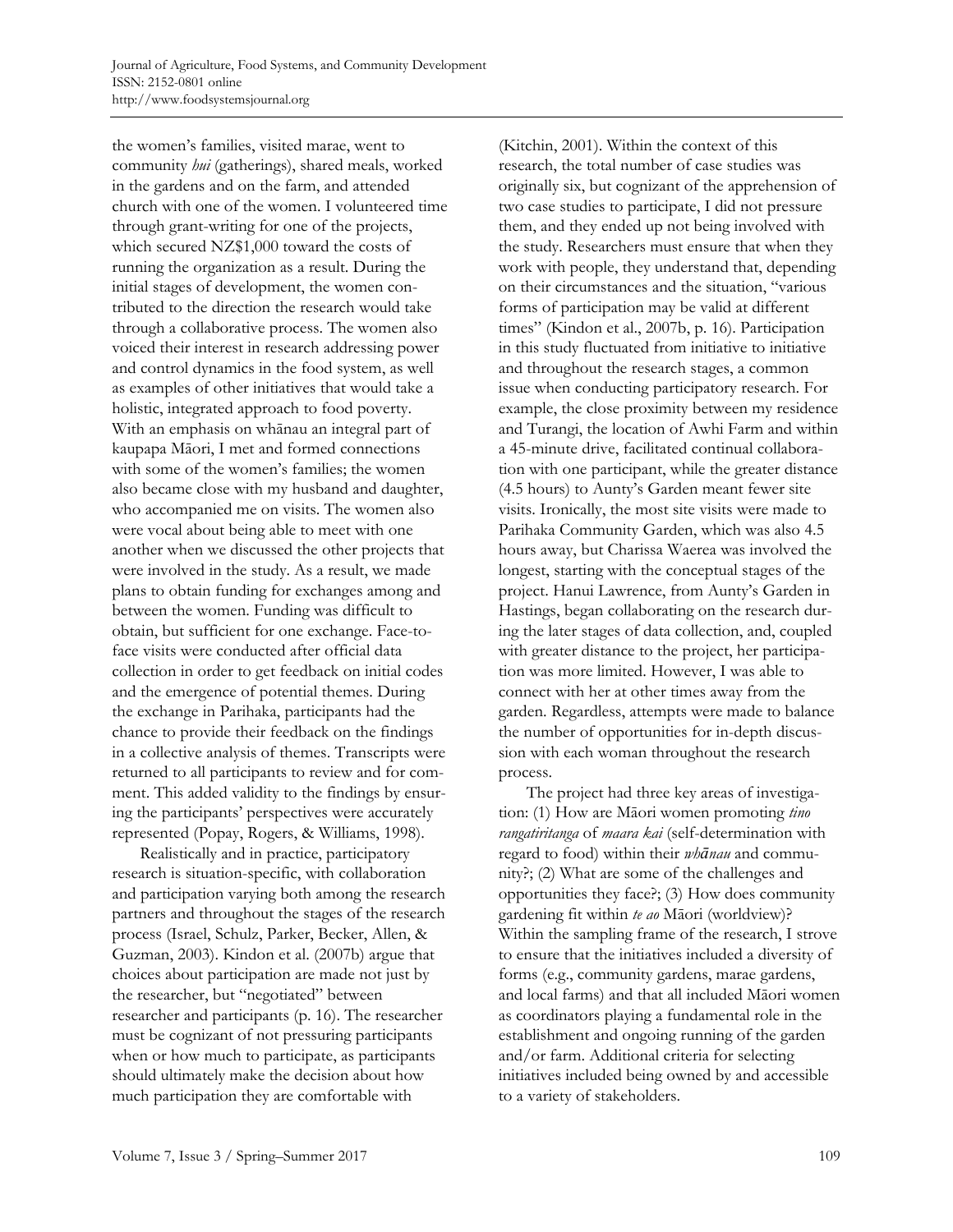The study design was inherently flexible, which allowed for a degree of emergent sampling to take place with regard to Hanui Lawrence, Aunty's Garden, and Waipatu Marae, which came on board during the data collection phase of the research after one of the initial cases decided to no longer participate.

 In addition, characteristics of community/ marae gardens and local farms in the study included:

- Locations on both the North Island (Awhi Farm, Parihaka Community Garden, and Aunty's Garden) and the South Island (Motueka Community);
- Vulnerable groups benefiting from the gardens, including elderly, people with low incomes, youth, etc.; and
- Diverse reasons for establishment (e.g., to promote sustainability, good health and/or nutrition, community food security and/or food self-reliance, for educational purposes, and to teach horticultural and/or permaculture skills).

 It has been argued that "the key element of participatory research lies not in methods but in the attitudes of researchers, which in turn determine how, by and for whom research is conceptualized and conducted" (Cornwall & Jewkes, 1995, p. 1667). Consulting participants may also want to know about the methods one is going to use, how long it is going to take, and who will be involved. I visited each of the women at least once before beginning the data collection stage of the research to explain more about the research, my intentions, and what was expected of them. I then conducted in-depth discussions. Two multiple-day visits to Parihaka Community Garden preceded in-depth discussions with Charissa Waerea, while four to five single-day visits to Awhi Farm preceded interviews/discussions with Lisa Isherwood. With Ellen Baldwin (Motueka Community Garden) and Hanui Lawrence (Aunty's Garden, Waipatu Marae), one initial introduction preceded in-depth interviews/ discussions. All of the women were also knowledgeable of my experience and background, which facilitated greater levels of comfort for when more in-depth discussions began.

 A systematic approach to information gathering, analysis, and reflection was taken (Table 2). The research process was ongoing and cyclical, with steps continuously repeated (Hinchey, 2008). Data was collected through informal discussions and observation. Participant observation included working together with individual women/initiatives by assisting with grant-writing and helping in the gardens. Data was collected in an informal setting, typically at the gardens (Awhi Farm, Motueka Community Garden, and Aunty's Garden), with one (Parihaka Community Garden) at Charissa's office in Parihaka. Nobody else was present during the discussions, except for other gardeners who were out of earshot and involved in their own activities at the time. Questions were used to guide and prompt, but the interview/discussion structure remained very flexible and open. The interviews/ discussions were audio recorded, and field notes were also taken during visits and data collection. Interviews/discussions lasted from 2 to 3.5 hours. The study design was flexible enough to enable steady reflection and preliminary analysis. NVivo, qualitative data analysis software, was used to manage data, including the process of coding and identifying themes.

### **Challenges Throughout the Research Process**

Four primary challenges arose: (1) bridging two worlds with differing worldviews; (2) understanding what was necessary in terms of commitment of time and energy, but not having the resources to do it (e.g., getting funding for multiple visits and exchanges); (3) explaining the project repeatedly to those in academia who were unfamiliar with what the project required (e.g., time and commitment) to be able to form trusting relationships with participants; and (4) using methodologies that are often questioned or disapproved of in an academic setting, but staying steadfast and believing in what I was doing. Common criticisms of participatory approaches include that researchers are not trained properly; they do not spend enough time in the field; they develop weak relationships; and their research entails inadequate participation (Ozanne & Sattcioglu, 2008). While participatory research and kaupapa Māori are distinct from each other,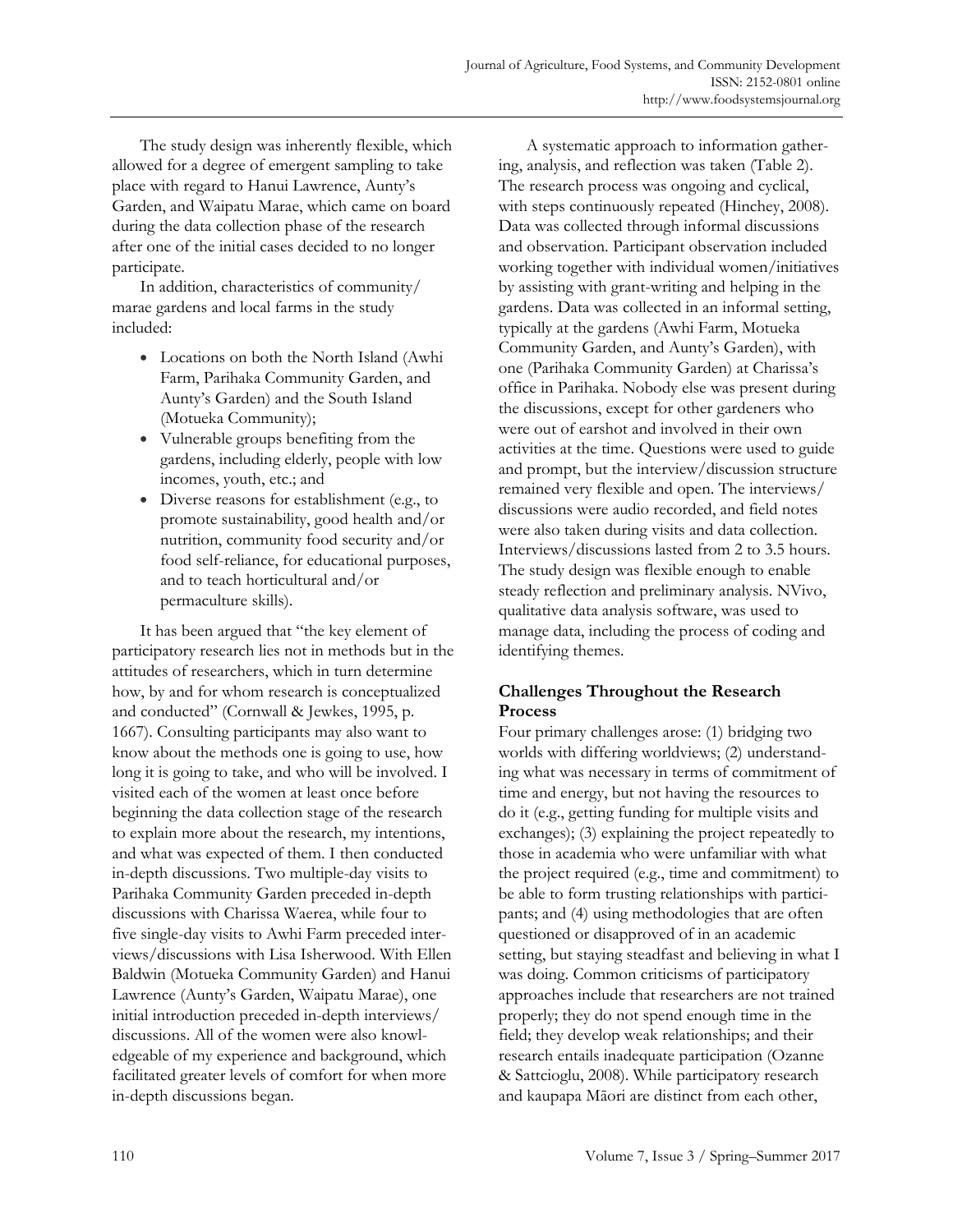| <b>Research Step</b>                                                                                              | <b>Objectives</b>                                                                     | <b>Methods</b>                                                                                                                                                                                                                                                                        | <b>Outputs</b>                                                           |
|-------------------------------------------------------------------------------------------------------------------|---------------------------------------------------------------------------------------|---------------------------------------------------------------------------------------------------------------------------------------------------------------------------------------------------------------------------------------------------------------------------------------|--------------------------------------------------------------------------|
| Initiating the project                                                                                            | Identify potential Māori<br>focused and/or led mara kai<br>(food garden) projects     | Internet searches, outreach/estab-<br>lishing contact (emails/phone calls,<br>following leads)                                                                                                                                                                                        | List of potential projects to<br>include in research                     |
| <b>Forming relationships</b>                                                                                      | Establish contact with women<br>leading mara kai projects                             | Face-to-face visits to gauge interest<br>in the project. Initial site visits to<br>introduce myself, meet face to face,<br>and explain intentions and<br>proposed project and research<br>(Parihaka, Motueka, Awhi Farm,<br>with Tahuri Whenua AGM as<br>platform to meet with Hanui) | Agreement to collaborate in<br>research project                          |
| <b>Establishing</b><br>trustworthy<br>relationships                                                               | Strengthen relationships                                                              | Second or more site visits to<br>discuss project and deepen<br>relationships (Parihaka, Awhi Farm)                                                                                                                                                                                    | Research plan put in place;<br>participant research<br>interests defined |
| <b>Documenting relevant</b><br>information                                                                        | Identify how Māori women<br>define food sovereignty and<br>associated cultural values | In-depth one-on-one interviews                                                                                                                                                                                                                                                        | Transcripts and in-depth<br>data focused on research<br>questions        |
| <b>Evaluating the data</b>                                                                                        | Review collected data<br>collected with the women and<br>analyze potential results    | One-on-one discussions to validate<br>transcripts and analyze emerging<br>themes                                                                                                                                                                                                      | List of potential themes                                                 |
| Collaborate on<br>dissemination of<br>results                                                                     | Collectively review research<br>findings, identify missing<br>information             | Horizontal knowledge exchange for<br>women to share projects, informa-<br>tional workshops by and for women                                                                                                                                                                           | Summarizing research<br>results                                          |
| <b>Practical steps for-</b><br>ward: Informing policy,<br>future research, and<br>developing relevant<br>projects | Identify potential areas for<br>future research and how<br>findings inform policy     | Community hui to share research<br>results and inform future actions                                                                                                                                                                                                                  | Future action: Informal<br>exchanges to visit the other<br>initiatives   |

#### Table 2. Summary of Participatory/Kaupapa Research Process Specific to Project

"they both share some common language" (Kovach, 2005, p. 23). Participatory research was initially developed in resistance to traditional research practices, which were often perceived as colonizing (Kemmis & McTaggart, 2000). It represents a "counterhegemonic approach to knowledge production" (Kindon et al., 2007b, p. 9), and recognizes "the ongoing legacies of colonisation, modernistic development interventions, and positivistic research paradigms promoted by universitybased researchers" (Kindon et al., 2007b, p. 10). Both participatory and Indigenous methodologies focus on research participants having more control of the research process.

 The time-intensive nature of participatory methodologies also involved financial obligations that were a major challenge that had to be

overcome. Financial constraints necessitated the decision to move from the South to the North Island in order to be closer to participants to facilitate field visits, maintain consistent contact, and build trusting relationships. Financial constraints also made it difficult to visit the initiatives as much as I would have liked to. Many of my visits were self-funded, while exchanges among the women were limited to one gathering in Parihaka rather than all of the women visiting each of the projects, which would have been preferred. I applied for funding multiple times to facilitate such exchanges, and while a small amount was secured, Charissa (Parihaka) and I had to work together to figure out how we could make it happen on an extremely limited funding.

Relationships make the difference to the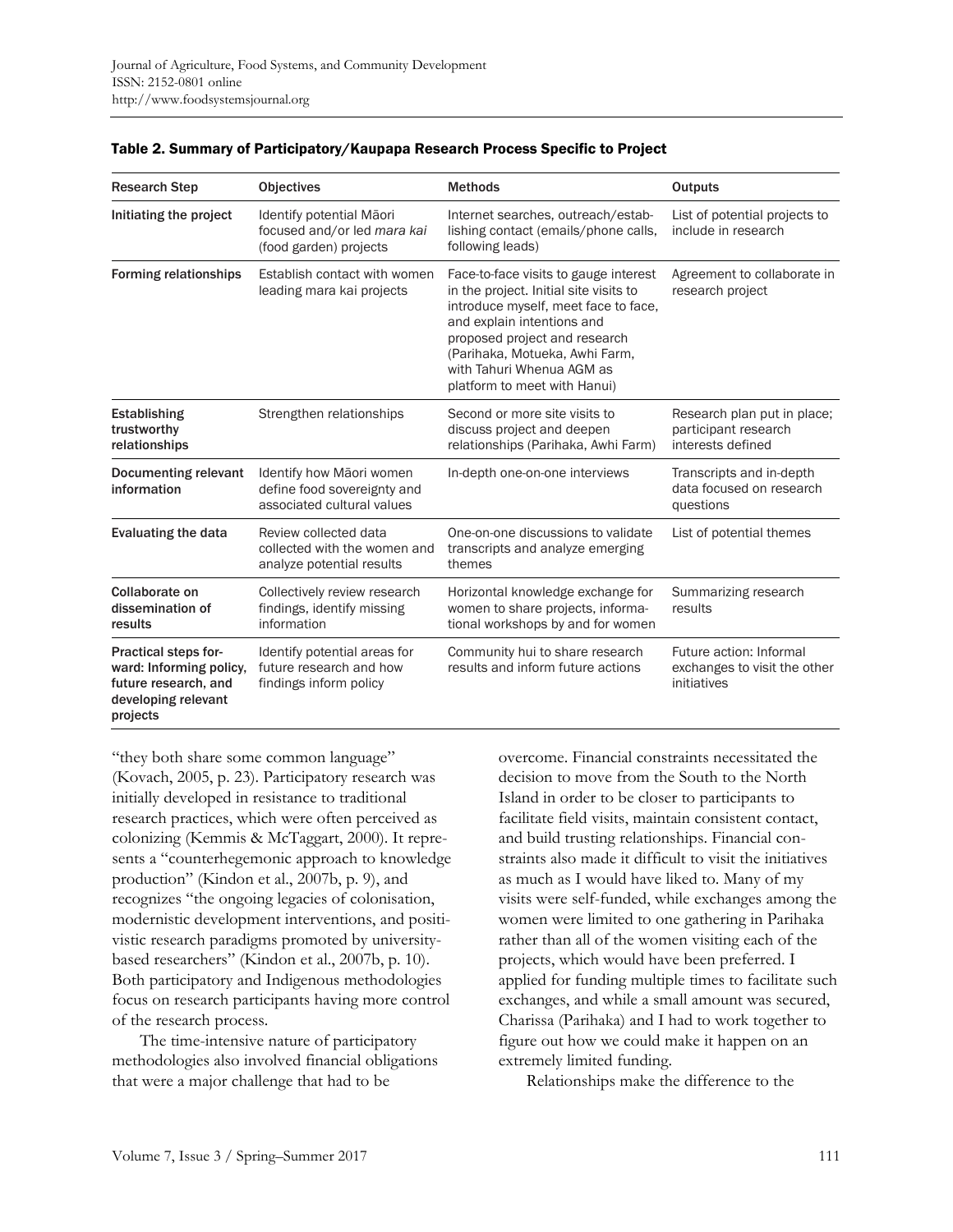quality of data and transmission of information. When working with Indigenous organizations and communities, researchers may experience a general mistrust and apprehension to collaborate. Being non-Indigenous while working with Māori added another element of contention to the project. This was not a feeling I got from the participants, but rather from those in academia leery of work involving Indigenous communities given both a history of power differentials and a general lack of trust among IP toward research that may not serve their best interests. Though I see myself as an ally—working with, for, and among IP—I realize that others may not see me in that light and that my intentions were likely to be questioned, which underlies the importance of continually defining one's motivations and intentions both internally and externally.

 Working with IP requires the researcher to reflect on power differences between him- or herself and the communities and/or people he or she is working with. Throughout the research, some of the women I was working with, as well as other researchers and academics, thought that I, being American, seemed to be more accepted among the women and communities than New Zealand *pākehā* (non-Indigenous people) might have been, as they are often seen as connected to colonization through their ancestry. There was some initial distrust given that the women and I were from different races and cultural backgrounds, but as women, we had some commonalities. However, I will never understand how it feels to be a minority and experience racism. It did seem that my experience working with Indigenous communities in Central America helped me to gain respect and earn the trust of some of the women, which contributed to my being viewed as an ally rather than a threat.

 Being an ally to Indigenous communities entails working alongside IP to further their cause, protect their rights, and fight for environmental sustainability, *Papatūānuku* (Mother Earth), and future generations. This was especially the case in Parihaka, where I spent the most time (even though it was a 4.5 hour drive away). This was attributable to the fact that I began visiting Parihaka during the initial stages of the project.

During these multiple day visits, I had the most community interaction, facilitated by monthly *hui* (gatherings) at which I was able to introduce myself and share some of my past experiences. The Parihaka *pā* (community) is highly organized and historically represents a seat of nonviolent resistance to colonization. From the first time I visited, I was welcomed with open arms and felt like whānau—an ally rather than an outsider through being genuine and honest.

 The women I worked with directly perceived me as an ally in furthering their cause, focused on respect for Papatūānuku (Mother Earth), concern for future generations, and promoting sustainable food systems. Though there were imbalances between us related to my being in academia, these were overcome by relating to the women on their terms, person to person, and without talking down or in an overly academic and theoretical manner. Visiting the women with my husband and daughter —whom the women knew from infancy—also helped. With family highly valued and appreciated in Māori culture, this broke down many barriers that I may have otherwise experienced. Additionally, my husband and daughter are of Pacific Island descent; their also being a minority in New Zealand helped to strengthen relationships among the women and communities.

 In addition, important ethical considerations and cultural concepts that guided the research process included seven Māori cultural values, as defined by Cram (2009) and L. T. Smith (1999):

- (1) *Aroha ki te tangata:* Respect for those involved in the research process and allowing for the people involved to define where and when to meet;
- (2) *He kanohi kitea:* Being a known and familiar face while facilitating trust and communication;
- (3) *Titiro, whakarongo…korero:* Researchers should look, listen, and then speak, taking the time to establish relationships;
- (4) *Manaaki ki te tangata:* Looking after people and ensuring genuine hospitality;
- (5) *Kia tupato:* Researchers should be careful, cautious, culturally appropriate, and reflective;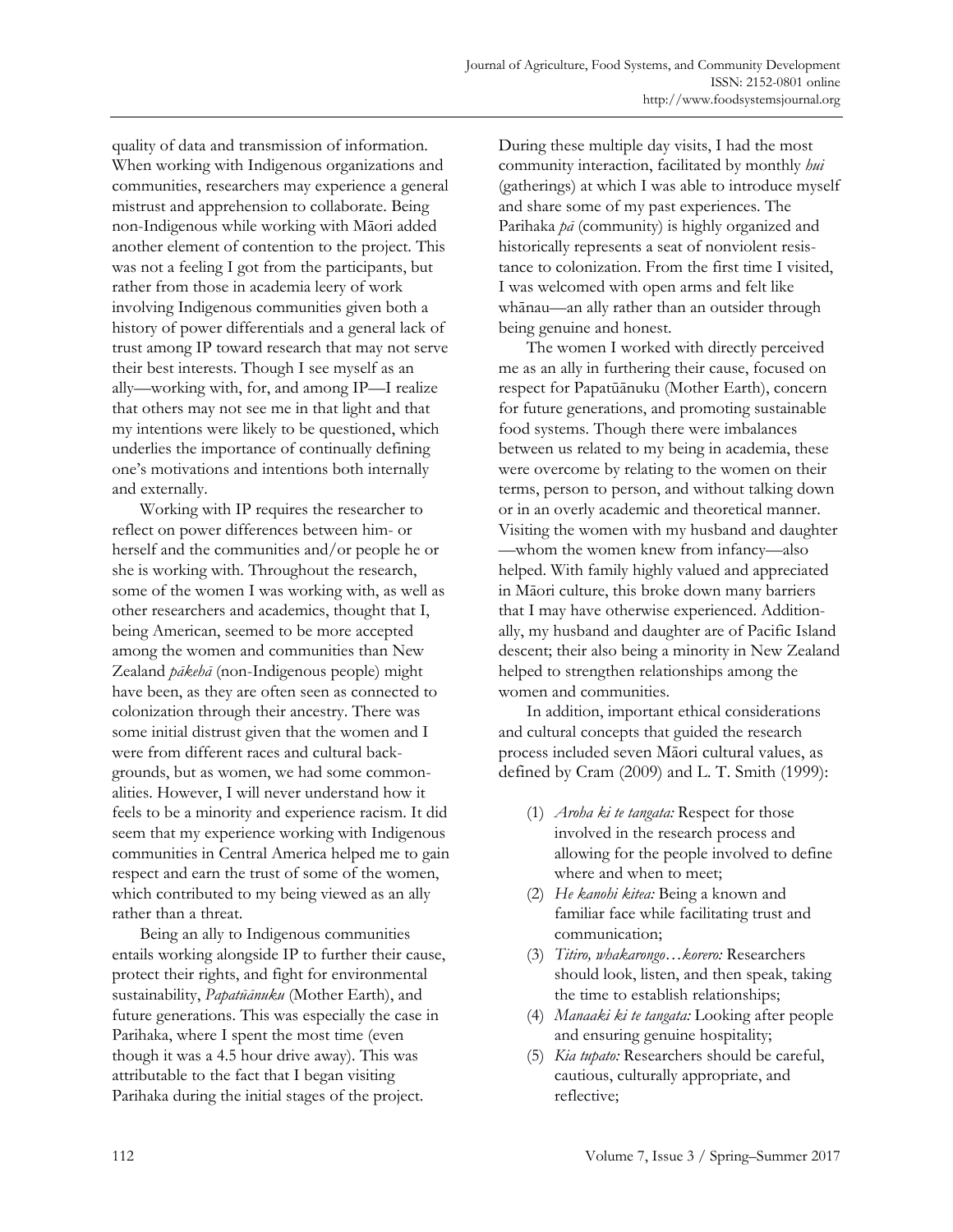- (6) *Kaua e takahia te mana o te tangata:* Collaborate with people and ensure their *mana* (dignity) is respected, recognizing that they are the experts over their own lives; and
- (7) *Kia mahaki:* Be humble when sharing knowledge and understanding.

 This research was approved by the Ngāi Tahu Research Consultation Committee as well as the University of Otago Human Ethics Committee. Participants agreed to participate and be identified in publications.

# **Insights from Māori Women: Key Research Findings**

The results of the research generated a rich understanding of what food sovereignty means to Māori women, exemplifying ideas and practices that ensure cultural sustainability and continuance with regard to knowledge surrounding the importance of food production and *māra kai* (food gardens). The seven themes that emerged are detailed in Table 3.

# **Results for Social Change Through Exchange: The End is Just the Beginning**

Given the unequal power relations that have traditionally characterized research with IP, researchers should attempt to be as participatory and collaborative as possible. This is in direct contrast to the relative control that researchers normally have over the research process and places the researcher in a much more passive role. Sharing decision-making throughout the research process is key to undertaking participatory research with IP (Fröding, Elander, & Eriksson, 2013; Israel et al., 2003). For me in this study, this included decisions on what areas the research would explore, with some women expressing interest in power and control dynamics in the food system as well as in learning more about other projects that are taking a holistic approach to food security issues. This more participatory approach also entailed continual contact with the women throughout all stages of the research process, rather than only during the data collection stage, as is usually the case with traditional research methods. Feedback was sought regarding the transcripts, during the initial

formulation of the themes, and collectively agreeing on final themes. These methods "are seen less as means to an end than as offering ends in themselves: the emphasis is not on outcomes, but on processes" (Cornwall & Jewkes, 1995, p. 1670).

 While participatory research is useful for overcoming traditional power imbalances in research, incorporating culture-specific Indigenous research methodologies (in this case, kaupapa Māori) enhances the validity, reliability, and ethical soundness of the project. Indigenous methodologies integrate cultural values and protocols into the research process, and are "declared openly as part of the research design, to be discussed as part of the final results of the study, [and] to be disseminated back to the people in culturally appropriate ways and in a language that can be understood, as part of an ethical and respectful approach" (Smith, Hoskins, & Jones, 2012, p. 16).

 Kaupapa Māori provides the "lens through which the analysis was conducted, within a Māori worldview, and Māori women need to be involved, defining and telling their stories while analyzing situations pertinent to them" (Hutchings, 2004, p. 20). As the women illustrated when speaking about their reasons for doing what they are doing, diverse local food-based practices are about more than just growing food. They are about cultural values, such as history, traditions, sustainability, family, and children. These women are asserting their values through the food system, including the importance of community and tribe; traditions and ancestors; family and future generations; health and wellness; care for the Earth through agroecological farming; and self-determination and food selfreliance. For some, such as Charissa from Parihaka Community Garden and Lisa from Awhi Farm, it is also a way to challenge the corporate food system.

 As the women express their love for the land and their duty to look after it, this reinforces claims that the land is a fundamental part of Māori existence, identity, and worldview (Durie, 2001). Papatūānuku, the Earth Mother, is where the people are from and where they will return, and thus Māori are tangata whenua, "not people in the land or over the land but people of it" (Jackson, 1993, p. 71). Papatūānuku is the "primal parent—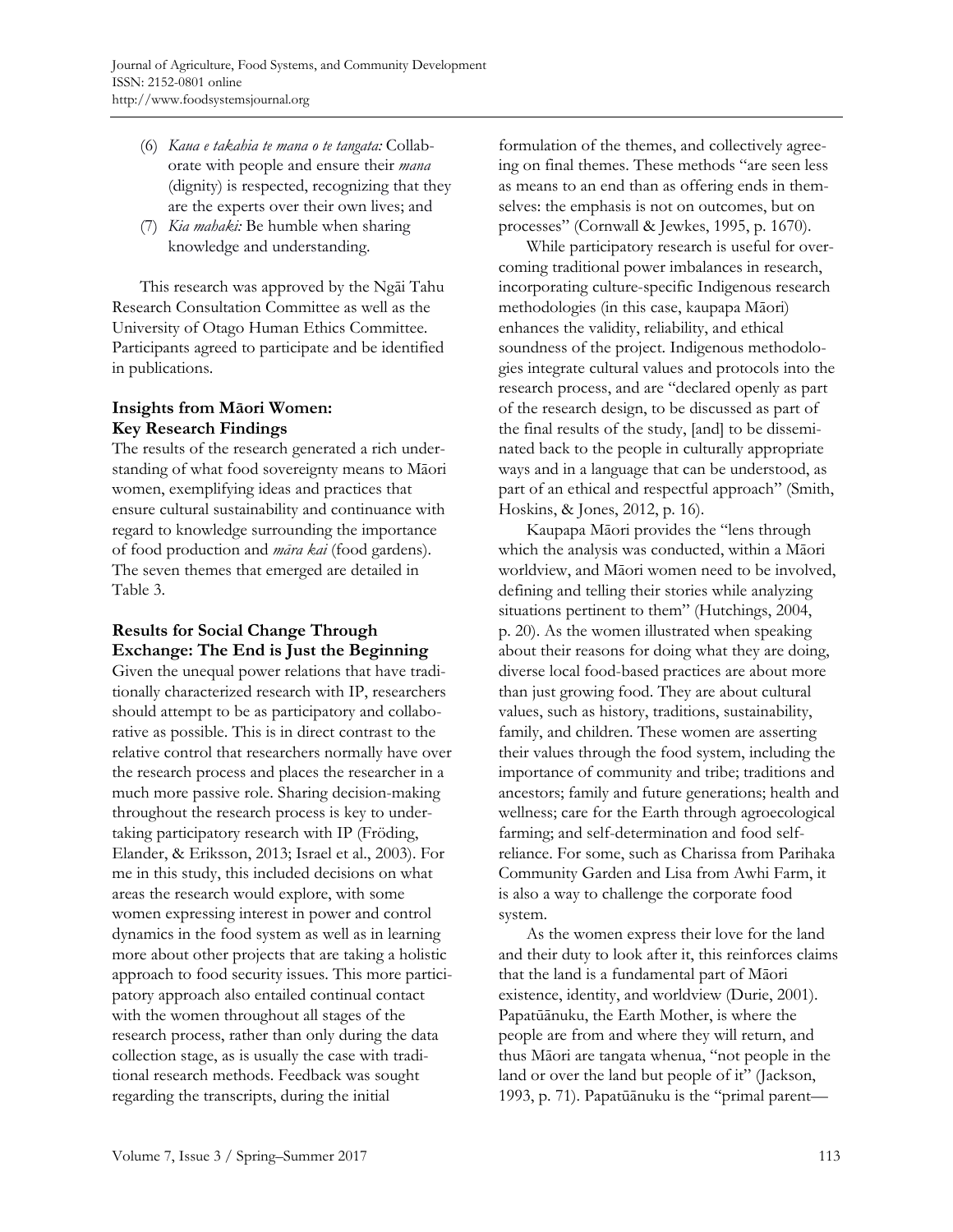| 1. Community, Iwi (Tribe), and<br>Hapū (Subtribe)                                                                 | "It's all about people, communityIt's open to anyone who wants to come. It's a community garden, It's<br>not a commercial garden. It's for families." - Hanui                                                                                                                                      |                                                                                                                                                                                                                                                                                                                                                                                                                                                                                                                                                                                                                                  |  |
|-------------------------------------------------------------------------------------------------------------------|----------------------------------------------------------------------------------------------------------------------------------------------------------------------------------------------------------------------------------------------------------------------------------------------------|----------------------------------------------------------------------------------------------------------------------------------------------------------------------------------------------------------------------------------------------------------------------------------------------------------------------------------------------------------------------------------------------------------------------------------------------------------------------------------------------------------------------------------------------------------------------------------------------------------------------------------|--|
|                                                                                                                   | "The most important resource we have is each other." - Charissa                                                                                                                                                                                                                                    |                                                                                                                                                                                                                                                                                                                                                                                                                                                                                                                                                                                                                                  |  |
|                                                                                                                   | "We have to be strong and work together." - Lisa                                                                                                                                                                                                                                                   |                                                                                                                                                                                                                                                                                                                                                                                                                                                                                                                                                                                                                                  |  |
| 2. Traditions and Tipuna<br>(Ancestors)<br>· Tikanga (Cultural<br>protocol)<br>• Rongoa (Traditional<br>Medicine) | "We grew up growing gardensWe grew crops for Watties canneries, Watties Heinz now. We grew peas and<br>tomatoes, plus we grew all sorts of veggies for the gates sales. We had a little shop at the gate." -Hanui                                                                                  |                                                                                                                                                                                                                                                                                                                                                                                                                                                                                                                                                                                                                                  |  |
|                                                                                                                   | "Part of my vision, living in Parihaka with successive children that are going to inherit what we leave them,<br>is actually reliving or trying to reintroduce the old way of gardening that they [ancestors/previous<br>inhabitants of Parihaka] had here that sustained big numbers." - Charissa |                                                                                                                                                                                                                                                                                                                                                                                                                                                                                                                                                                                                                                  |  |
|                                                                                                                   | "Wild food and rongoa (traditional medicine) that we have—it's all interlinked, isn't it? Actually we just had<br>a wild food harvest yesterday, going around, getting the plantain, the chickweed; there's actually plenty of<br>food, people have just stepped away from it." -Lisa              |                                                                                                                                                                                                                                                                                                                                                                                                                                                                                                                                                                                                                                  |  |
|                                                                                                                   |                                                                                                                                                                                                                                                                                                    | "I was very little, but I can still remember how they [Ellen's parents] stored potatoes. They had to have a<br>dark space for potatoes and stuff. They used to cover them with fern. I don't know much about the pits. I<br>can't ever remember my parents using pits. They had a store room, an out place, an outhouse sort of<br>thing. It would be all closed up. There would be no windows, just a door to go in, a sort of a bin type thing<br>and all the crops used to go in there when storing them. Mom used to cut the fern, probably just for<br>aeration, and the darkness, of course, to keep them stored." - Ellen |  |
|                                                                                                                   | 3. Whanau (Family) and Nga                                                                                                                                                                                                                                                                         | "The pathways are for children. I love to see them running around the place." -Hanui                                                                                                                                                                                                                                                                                                                                                                                                                                                                                                                                             |  |
|                                                                                                                   | Whakatūpuranga (Future<br>Generations)                                                                                                                                                                                                                                                             | "The children are the drive. We're supporting the drivers of change. It's all about the kids." -Lisa                                                                                                                                                                                                                                                                                                                                                                                                                                                                                                                             |  |
|                                                                                                                   |                                                                                                                                                                                                                                                                                                    | "My mom and dad were keen gardeners." - Ellen                                                                                                                                                                                                                                                                                                                                                                                                                                                                                                                                                                                    |  |
|                                                                                                                   | 4. Gardens, Wellness, and<br>Connecting to the Land<br>• Kaupapa Māori                                                                                                                                                                                                                             | "So for me, it's more about the total ecological system, not just gardening. But it's also, our connection to<br>the earth by putting your hands in the soil you're reconnecting with our creators. Most activities we do<br>these days there are often synthetic materials or business that prevents the contact we need to actually<br>be having on a regular basis. So there's a lot of healing in that connection." - Charissa                                                                                                                                                                                               |  |
|                                                                                                                   |                                                                                                                                                                                                                                                                                                    | "Oh, it's so good for you. It's the action, the fresh air, the layers of soil. It's all about the observation and the<br>interaction between where you are—being present where you are, you know?"—Lisa                                                                                                                                                                                                                                                                                                                                                                                                                          |  |
|                                                                                                                   |                                                                                                                                                                                                                                                                                                    | "If I didn't like gardening like I do, you wouldn't see me here for dust. It's because I like doing this. It's<br>because I like doing what I do and I can see what comes out of what I do, and it makes me happy. It's<br>good therapy for me to be down here working." - Ellen                                                                                                                                                                                                                                                                                                                                                 |  |
|                                                                                                                   | 5. Agroecological and Natural<br><b>Farming Techniques</b><br>• Kakano (Seed)                                                                                                                                                                                                                      | "It's all natural. I haven't given them [the plants] any [fertilizer] although we have a bit of a warm farm. And<br>then some seaweed stuff that we put on occasionally, but this compost is very good." -Hanui                                                                                                                                                                                                                                                                                                                                                                                                                  |  |
|                                                                                                                   |                                                                                                                                                                                                                                                                                                    | "So we're just looking at redeveloping a quarter acre [.1 hectare] for root crops. We're going to plow it, and<br>we're going to put a winter crop in, a nitrogen fixing crop over this winter, and then we're planting corn and<br>pumpkin, which are low maintenance crops for the first year, this coming summer." - Charissa                                                                                                                                                                                                                                                                                                 |  |
|                                                                                                                   |                                                                                                                                                                                                                                                                                                    | "There's a garden there [Ellen points to a plot near to where we're talking], and I'm seriously thinking about<br>turning that into a seed garden and just put two plants from each thing that I think would be good to go to<br>seed and have that as a garden just for seed." - Ellen                                                                                                                                                                                                                                                                                                                                          |  |
|                                                                                                                   | 6. Ngā tā ke (Issues), Ngā piki<br>me ngā heke (Ups and<br>Downs/ Obstacles),<br>Putanga mahi o te maara<br>(Outcomes)                                                                                                                                                                             | "I'm afraid that when I stop running this, there will be no one else to do it, to carry on with it, at this<br>moment in time. I mean, I'm 70." - Hanui                                                                                                                                                                                                                                                                                                                                                                                                                                                                          |  |
|                                                                                                                   |                                                                                                                                                                                                                                                                                                    | "There's a culture that still exists within us that we think its kind to feed the children sugar." —Charissa                                                                                                                                                                                                                                                                                                                                                                                                                                                                                                                     |  |
|                                                                                                                   |                                                                                                                                                                                                                                                                                                    | "I do know that dependency on industrial food is the main problem. Every town has fast food dominance,<br>and it feels like it's cheaper, but it's actually everything but healthy." -Lisa                                                                                                                                                                                                                                                                                                                                                                                                                                       |  |
|                                                                                                                   |                                                                                                                                                                                                                                                                                                    | "At the time when you're doing the garden they [community and family members] don't want to participate<br>in growing the garden, but I just keep growing things, being a help, getting the guys to help me." - Ellen                                                                                                                                                                                                                                                                                                                                                                                                            |  |
|                                                                                                                   | 7. Tino Rangatiratanga of<br>Māra Kai (Food<br>Sovereignty)                                                                                                                                                                                                                                        | "I would define it as good food for the soul, that how I would say it, not like sovereignty." -Hanui                                                                                                                                                                                                                                                                                                                                                                                                                                                                                                                             |  |
|                                                                                                                   |                                                                                                                                                                                                                                                                                                    | "My children have now learned, and to me, that's tino rangatiratanga [self-determination], it's providing the<br>knowledge that they need to understand what is tika [right] and what isn't, so they can make informed<br>decisions, whether they take those decisions is another things, but you've provided that information, and<br>that to me, is what's most important, the provision of knowledge around what it is you put in your mouth."<br>-Charissa                                                                                                                                                                   |  |
|                                                                                                                   | "Food sovereignty would be forest gardens, learning, and awareness of what's to come for generations<br>ahead, which is climate change and a different way of sharing, of economics, because it's going to be<br>more sacred than what it is now." -Lisa                                           |                                                                                                                                                                                                                                                                                                                                                                                                                                                                                                                                                                                                                                  |  |

# Table 3. Key Research Findings and Themes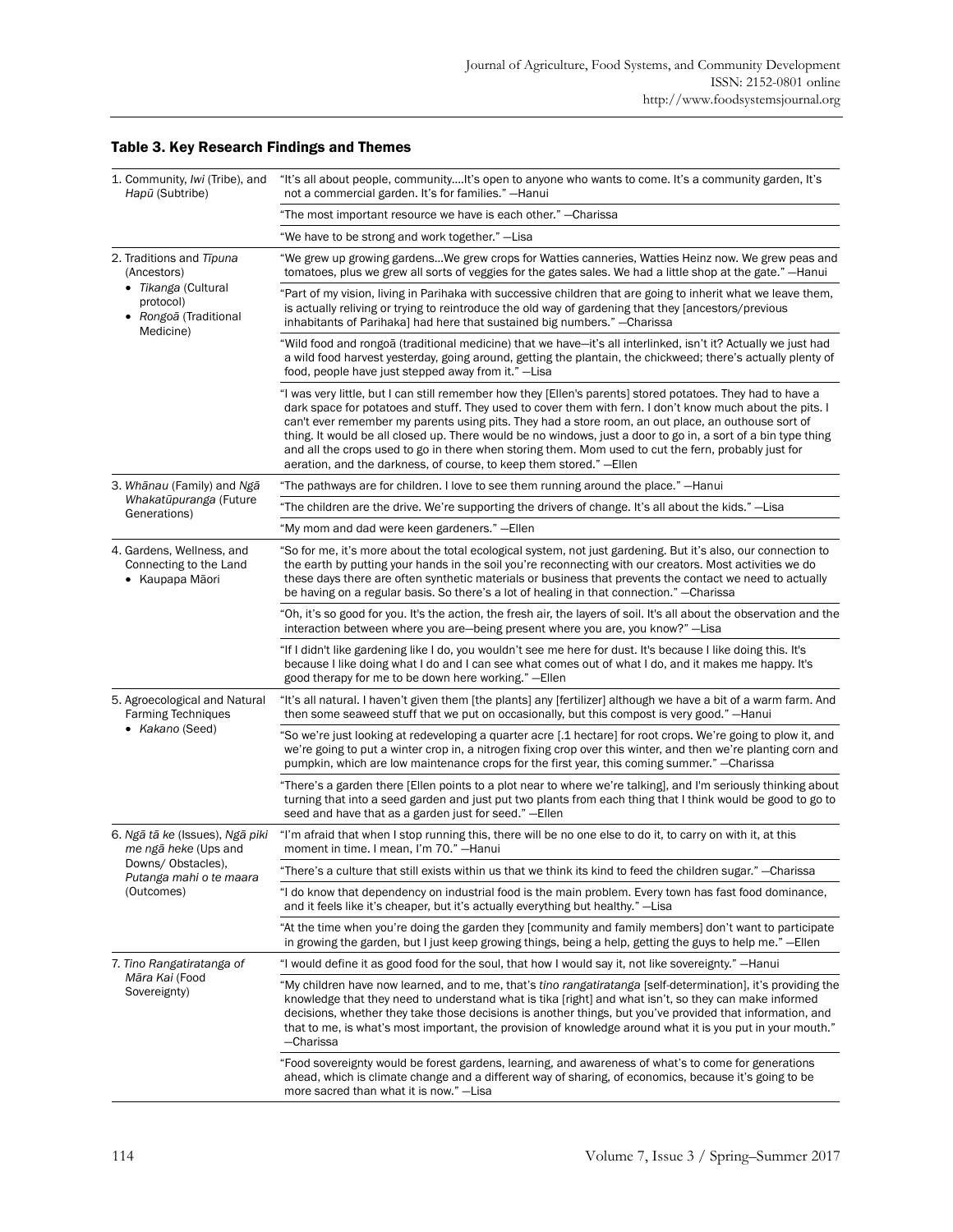the first human was formed from the soil that cloaked Papatūānuku—all life depends on her for its well-being" (Harmsworth & Roskruge, 2014, p. 123). As in research by Moeke-Pickering et al., participants thought it was important to protect knowledge for future generations, "grow their own *kai* [food] at their homes, on their Māori land trusts, at their marae, and to grow kai for their *mokopuna* [grandchildren] and *kaumātua* [elders]" (2015, p. 38; italic added). With regard to land tenure among these rural agricultural projects, three of the four are located on Māori tribal land (Auntie's Garden and Parihaka Community Garden are on or near to marae, and Awhi Farm is on Tuwharetoa tribal land). The other, Motueka Community Gardens, is located on town council land with a mutual agreement for a community garden. Three of the initiatives are considered semirural, located near or outside of small towns, and one, Parihaka, is rural.

 It is important to note that while there are differences in circumstance regarding Indigenous Peoples throughout the world, there are also many similarities, including a common history of colonization resulting in loss of culture, land, and voice; health disparities, including socioeconomic positions and patterns of disease such as obesity, cancer, diabetes, and mental health issues; and, most importantly, worldviews, including a tradition of respect, identity, and connection with their environment (Durie, 2004). According to Rangitāne o Wairarapa Inc., people choose to "[care] for Papatūānuku to maintain their own health or [abandon] her to concentrate on their own shortterm personal needs; ultimately an unhealthy Papatūānuku will lead to unhealthy people" (2006, p. 6). For IP, their culture, food, and environment are intricately related (Panelli & Tipa, 2009). Their traditional farming systems are not dependent on chemical inputs and not only yield more food energy per unit of energy used in production, but also rely on renewable energy sources (human labor, animals for hauling and plowing, and manure). This is in contrast to capital-intensive industrial agriculture, which depends heavily on climate-disrupting fossil fuels (Altieri, Funes-Monzote, & Petersen, 2012).

As food self-reliance or food sovereignty

entails democratic control over food systems, participatory and Indigenous research methodologies entail active collaboration, which contributes to creating a "healthier and more sustainable environment" (Fröding et al., 2013, p. 32). Not only has there been a desire to improve practice through research, but also to "lead research through practice" (Haseman, 2006, p. 100), in this case by bringing into focus the incredible contributions that these women are making toward reforming our food system through the promotion of sustainable food production based on their personal and cultural values. Gardeners and farmers are more likely to listen and learn from their peers, especially if they are able to visit the farms and/or gardens and see them "with their own eyes," (Rosset, Sosa, Jaime, & Lozano, 2011, p. 169). Kaupapa Māori is a participatory methodology based on a person's own culture, environment, and history; it "[takes] advantage of the rich pool of family and agricultural knowledge which is linked to their specific historical conditions and identities" (Rosset et al., 2011, p. 169). As demonstrated by the Māori women involved in the study, it fits well with the idea of exchanges. The Campesino-a-Campesino (Farmer-to-Farmer) methodology of horizontal knowledge exchange and learning began in Central America (Rosset et al., 2011). The premise is that farmers and gardeners have solutions to problems they commonly face, often "rediscovered older traditional solutions" (Rosset et al., 2011, p. 169). The farmer-to-farmer method of exchange, while not as popular as in Central America, is also practiced in the Global North, including Europe (Schneider, Fry, Ledermann, & Rist, 2009) and the U.S. (Hassanein & Kloppenburg, 1995). We see a form of this exchange practiced in New Zealand with Tāhuri Whenua, a national Māori vegetable growers collective, representing Māori interests in the horticulture sector.

 The Māori Women Food Growers Exchange occurred in Parihaka during a time the village usually gathers for their monthly hui (meeting) and was due all of the women's desire to connect with one another. Having traveled with my family to meet the women several times over the course of three years during this study, they all had heard of each other and wanted to connect in some way.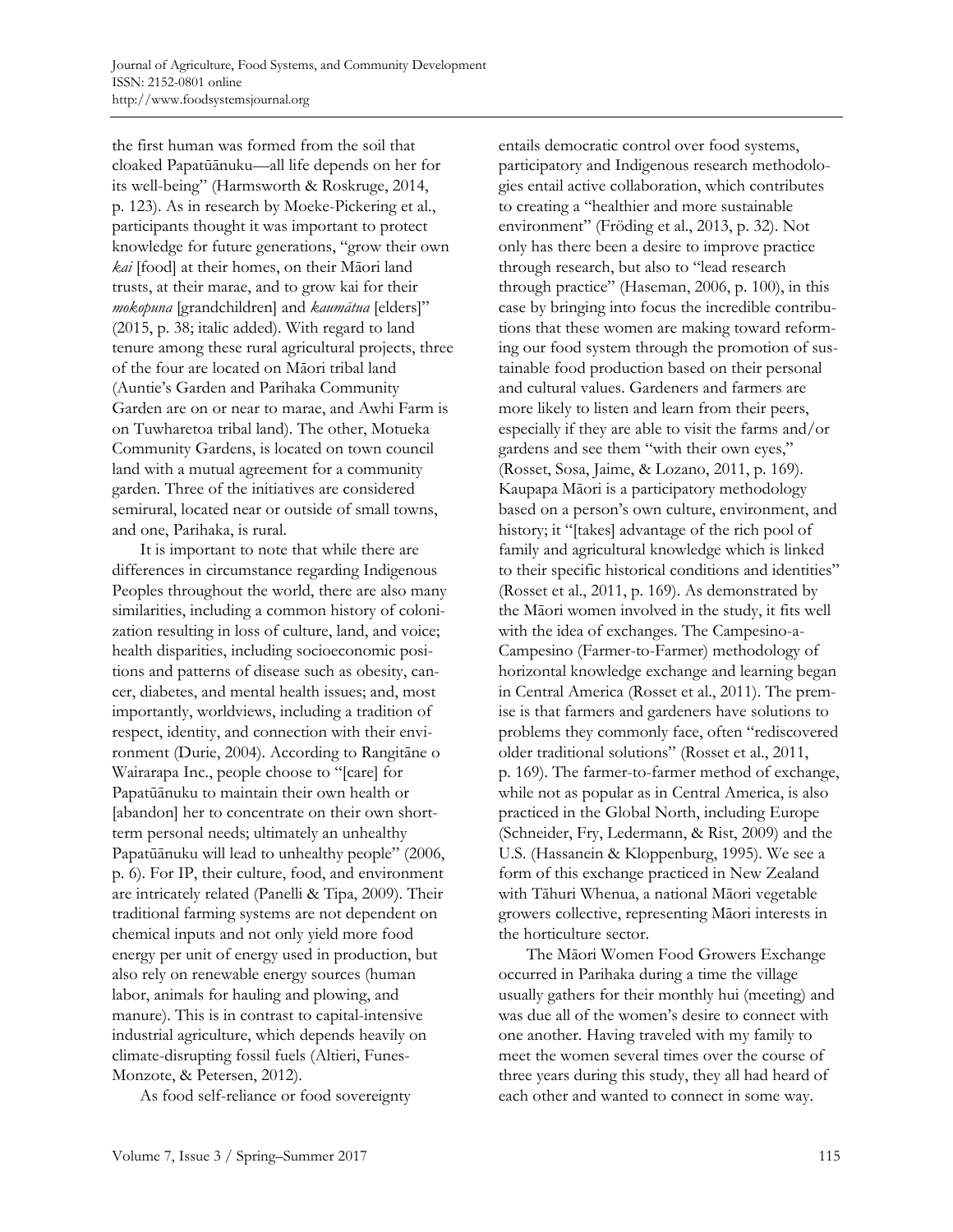While funding was originally sought for four exchanges so the women would be able to visit each initiative, ultimately we could only secure funding for one exchange. Given that I had the longest-standing relationship with Charissa in Parihaka and that the village gathers on a monthly basis, we decided to hold the exchange there (Figures 1–3). Hanui, who is also a member of Tāhuri Whenu, brought 200 *tīpu* (kumara seedlings) that the collective had donated to the exchange. Together, we prepared the land and planted the tīpu, with the help of other members of the community, including the village leader. During our time in the māra kai, we were only allowed to



Figure 1. Hanui teaching about growing *kumara tīpu* (kumara seedlings) during the exchange in Parihaka.



Figure 2. The garden as a classroom: Kumara workshop conducted as part of the Parihaka exchange.

speak the Māori language in order to strengthen cultural awareness and identity, and again stay true to the tenants of kaupapa Māori, which emphasize the use of the Māori language and cultural revitalization. Given that the exchange was during a monthly hui usually held to commemorate Te Whiti and Tohu, Māori peace activists who practiced food cultivation as a way to claim land back from European settlers, this planting was especially significant. We also shared seed from each other's gardens, presentations, and photos from each of the women's projects, common problems and solutions encountered in the gardens, stories, and experiences. The village hui was for three days, during which we stayed collectively at the marae. Visitors from all over the country were there, including a school group with whom the women were also able to share their stories and experiences. The women also expressed the desire to continue the exchanges informally, without funding, by driving themselves to visit the other initiatives involved with the study.

## **Policy Implications**

Actions to combat food poverty need to occur at the grassroots level and also entail a certain level of top-down policy change. A two-pronged approach, with both bottom-up and top-down change, is needed. According to De Schutter, the former United Nations Special Rapporteur, participation



Figure 3. From left: Lisa Isherwood, Karyn Stein, Arohanui (Hanui) Lawrence, Ellen Baldwin, and Lisa's daughter Mary-Blossum in front of Te Whiti's statue in Parihaka.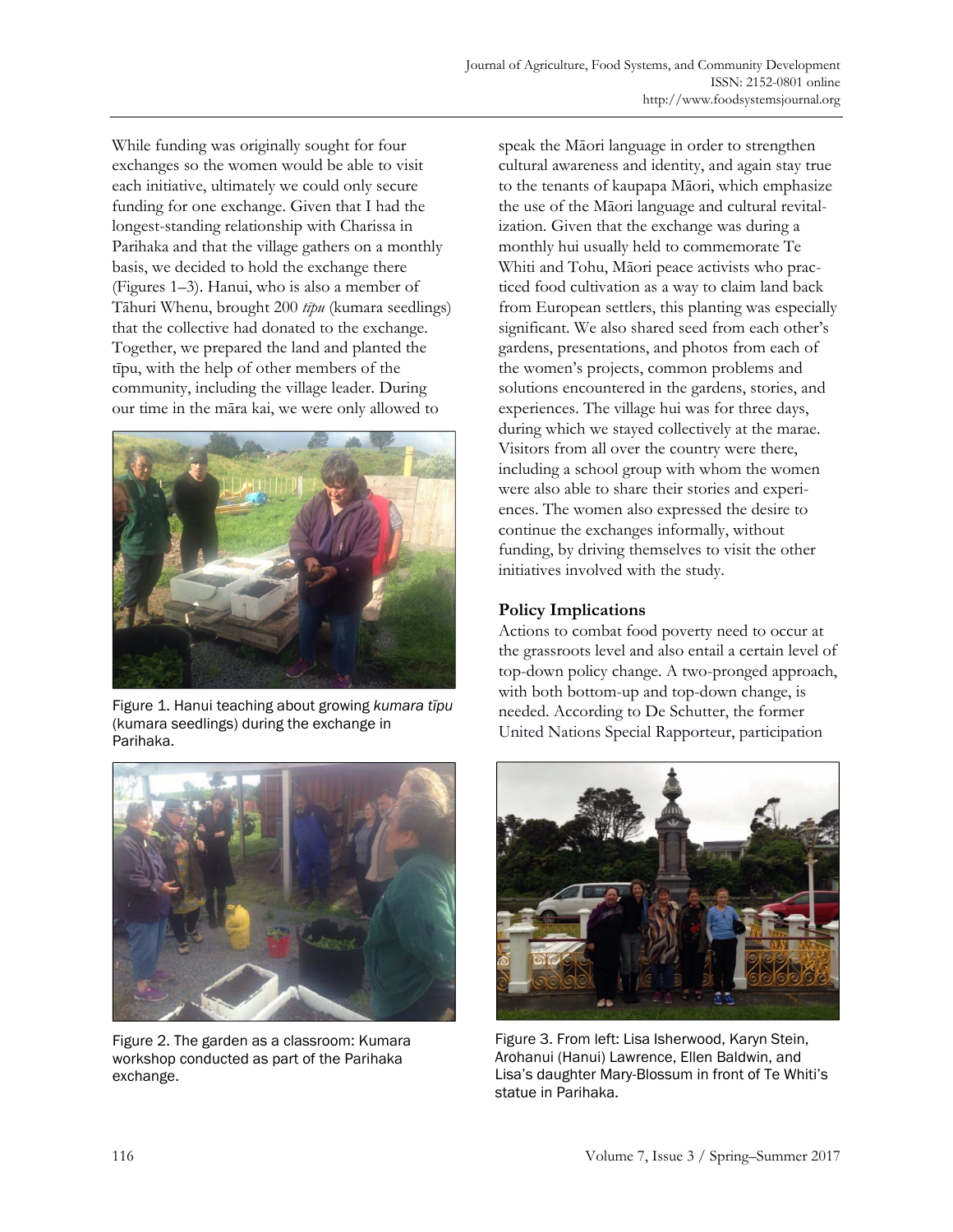by the people affected by food poverty, including women, IP, and other vulnerable groups, is "key to the success of such a strategy… This ensur[es] that real needs are identified and effectively responded to. Participation further increases the awareness around the right to food and thus empowers people…" (2010, p. 7).

 Policy changes are needed both at the top and to be integrated into community-level solutions (Bidwell, 2009). According to Pimbert, policies that allow for more democratic participation in the context of local food systems, agriculture, and the economy are essential (2009). Funding needs to be increased for agricultural research and food sciences that encompass participatory approaches, to "broaden citizen and non-specialist involvement in framing policies, setting research agendas and validating knowledge, as part of a process to democratize science, technology and policy making for food, farming, environment and development" (Pimbert, 2009, p. 11). In addition, what is needed is support for local food policy councils, rural/ urban linkages, local and/or regional procurement, and the elimination monopoly control of food and agricultural systems through anti-trust laws (International Assessment of Agricultural Knowledge, Science and Technology for Development [IAASTD], 2009).

 Policies should support women in agriculture, particularly those practicing sustainable agroecological practices. Such agricultural policies should entail promoting access to productive resources, including land; support for exchanges and educational opportunities; infrastructure development for small farms and enterprises; and ensuring support for new farmers and those shifting to organic production. "Small-scale farmers—and women in particular—also need secure access to productive resources (e.g., land, water, and seeds), information, credit, and marketing infrastructure, as well as fair trade arrangements and supportive market conditions" (Ishii-Eiteman, 2009, p. 693). Public policies should facilitate farmer-to-consumer sales, for instance by providing infrastructure for farmers markets and also ensuring that third-party certification is affordable and more widely available (Ishii-Eiteman, 2009).

## **Conclusion**

Cameron and Hicks emphasize the importance of researchers "being cognisant of the worlds that our research is helping to make more real" (2014, p. 68). Poverty and food insecurity are current issues being felt strongly in Māori communities, including malnutrition of essential nutrients due to the inadequate intake of fruits and vegetables, the increasing availability of cheap processed foods, and issues of obesity. Seyfang and Smith (2007) bring attention to grassroots projects, such as community gardening and farmers markets, that are often overlooked but offer "grassroots action for sustainability development" (p. 585). As academics, our roles are changing and being influenced by what is happening on the ground; as Gibson-Graham and Roelvink (2010) state, "we are being called to read the potentially positive futures barely visible in the present order of things, and to imagine how to strengthen and move them along" (p. 342).

 The research results make the case for solutions to food poverty, especially when addressing food security in Indigenous communities, and take into account environmentally sustainable and socially just Māori cultural values. These solutions are also multifaceted, promoting agroecology and sustainable organic food production methods, especially in consideration of the environmental impacts of industrial agriculture. Given that conventional agriculture and the industrial food system are at the source of many problems Indigenous communities face, including obesity and readily available processed food, the women of this study all recognized the need for alternative solutions outside of the conventional food system and different from current top-down, compartmentalized approaches.

 Within a context where Western values are embedded in and dictate the research process, traditional academic research methodologies remain rooted in power structures and colonialism (L. T. Smith, 1999). In line with participatory approaches, we need to "reinterpret what is meant by 'an original contribution to knowledge'" (Haseman, 2006, p. 100); in the context of this research, the focus was on improving practice through gaining an "insider's understandings of action in context…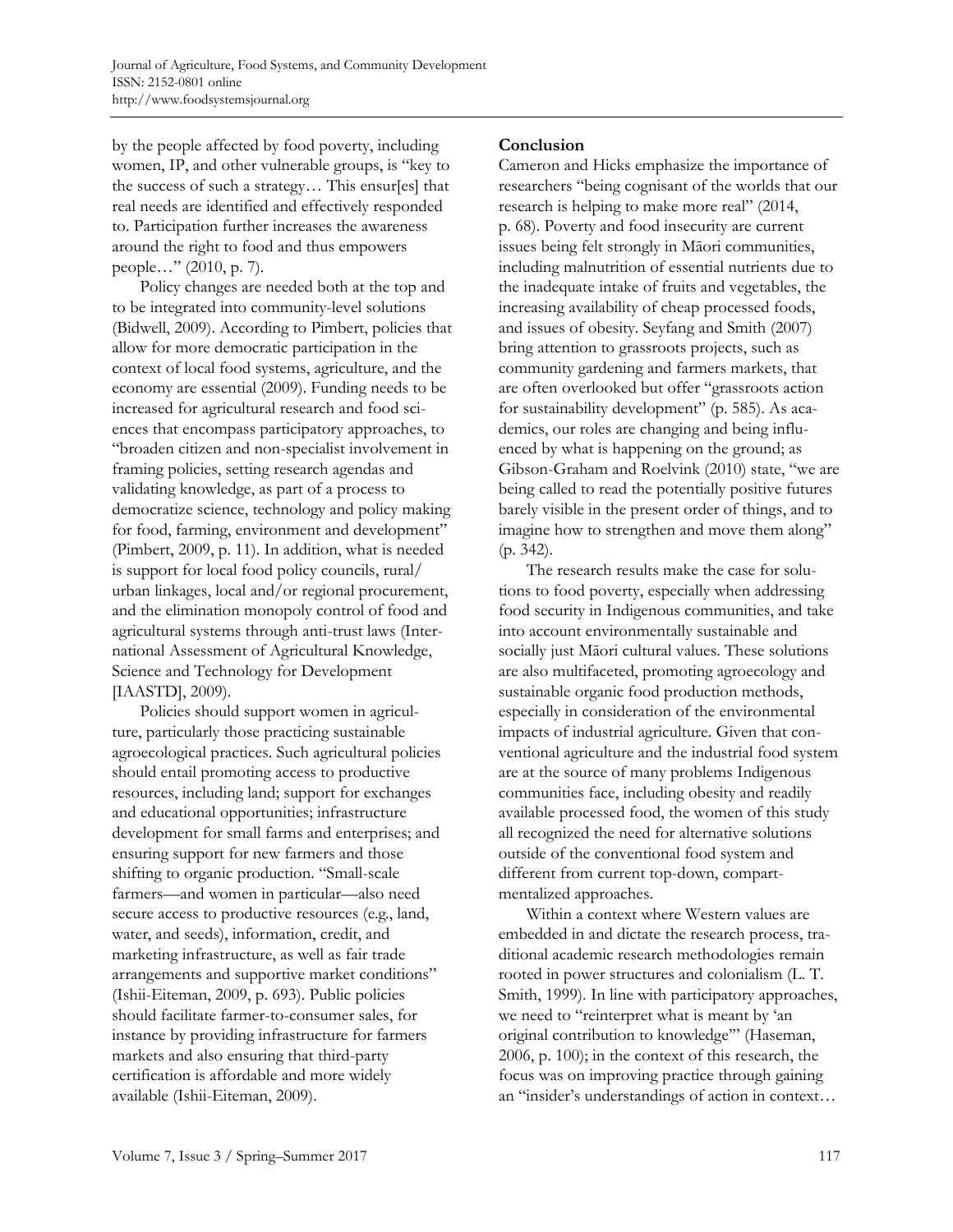rather than contribut[ing] to the intellectual or conceptual architecture of a discipline" (Haseman, 2006, p. 100). According to L. T. Smith, the process (consisting of both methodology and methods) is very important: it must be respectful, transformative, and contribute toward self-determination (1999). Climate change and resource depletion underpin the urgent need to question the dominant agri-industrial model and devise suitable alternatives to enhance resiliency and food security through crop diversification and local control of food systems. This study highlights the need to learn from the positive examples and experiences of Māori women leading local food initiatives. Research is about learning, reflecting, and challenging our worldviews. We need to make space for Indigenous values and world views in Western science, academic research, and society at large. As G. H. Smith, Hoskins, and Jones (2012) note, we need to "continue to make appropriate space for the validity of [Māori] ideas and ways of being" (p. 19).

 In this case, the intention was to promote participation, critical thought, and creativity by utilizing a combination of methodologies to work with IP in a research context. Battiste, Bell, and Findlay's (2002) research with Aboriginal communities in Australia found that ownership over their own knowledge is essential and an important ethical principle. Bishop, Berryman, Powell, and Teddy (2005) also contend that Aboriginal communities have much concern over the control of research and who ultimately benefits. Kaupapa Māori reinforces the fact that the communities and people involved in the research should ultimately benefit from it. A key tenet of both participatory research and kaupapa Māori is that the research is useful and of positive benefit for communities (Israel et al., 2003). In both, researchers and participants collectively and critically examine an issue and build alliances throughout the research process, including the planning, implementation, and dissemination stages (McIntyre, 2008). In this study, this involved reclaiming, relearning, and revaluing the importance of traditional ways of growing "good" food, that is, growing in the natural way that the women's ancestors survived for thousands of years before the use of chemicals and pesticides.

 The practical experience of working with the involved women and Indigenous communities has reinforced my theoretical knowledge surrounding participatory research, kaupapa Māori, and social learning exchanges. I can attest to the importance of integrating such methodologies into one's research through the deeply significant and trusting relationships I was able to form and the depth of knowledge and information the women were willing to share with both me and each other. There is no doubt that this was due to the time, energy, and commitment that participatory and kaupapa Māori theory and/or methodologies inherently entail. My deep level of trust of and commitment to such theories and methodologies have been repeatedly confirmed, previously while working with Indigenous communities in Central America and now in Aotearoa (New Zealand). Through the women's positive feedback regarding the Parihaka horizontal knowledge exchange, the importance of kaupapa Māori and participatory approaches was further solidified.

 Finally, and most importantly, kaupapa Māori and participatory research methodologies share a common emphasis on transformation. According to G. H. Smith, Hoskins, and Jones (2012), this entails a certain level of action and personal transformative development. Transformation within a kaupapa Māori context is about making a difference in people's lives (G. H. Smith, Hoskins, & Jones, 2012). Since research should be of benefit to those who contributed to it (Reilly, 2010), horizontal information exchanges among the women and initiatives during the research dissemination phase was beneficial in empowering women through meeting community leaders like themselves while also contributing to their ownership of the research and results. In this case, the exchange was the element of transformation in practice. As stated by Schneider et al., social learning approaches have become prominent in the field of sustainable agriculture; their study of "farmer-tofarmer" exchanges in Switzerland indicated "that processes of social learning led to fundamental transformations in patterns…of interactions" (2009, p. 487). Through the exchange, participants were able to enhance their knowledge, skills, leadership potential, and ability to affect change at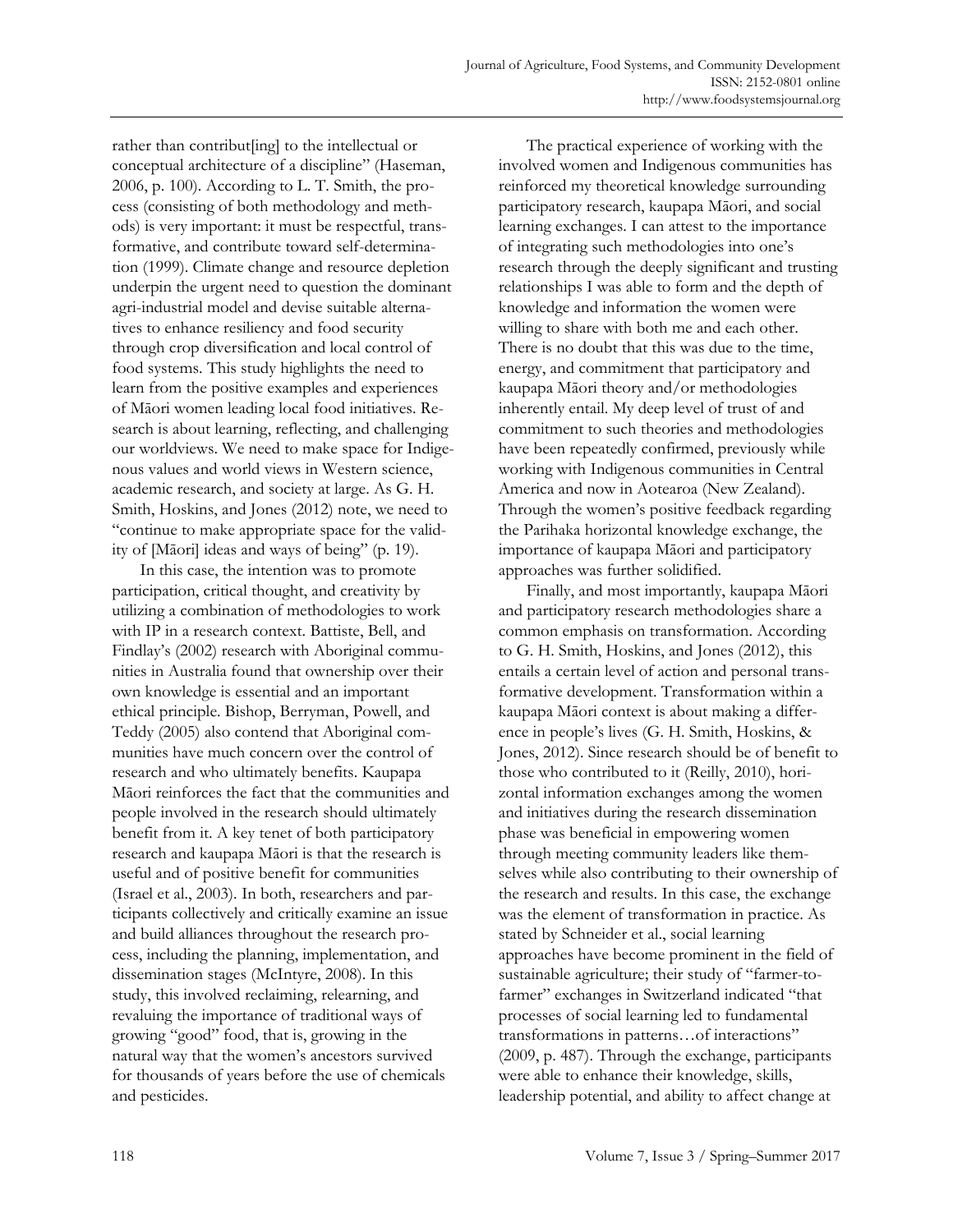an individual and collective level. Lisa expressed her deepfelt gratitude for the opportunity to be part of the exchange and to be inspired by likeminded individuals. Ellen went on to establish some plots in her community garden for her children and grandchildren, who are now taking a more active role in growing their own food. Hanui stated in a weekly newspaper editorial that the women spoke long into the night, relating ideas and experiences while invoking the true spirit of sharing through the kumara planting.

 I presented the findings of the research in 2016 at the 11th International Conference of Organic and Sustainable Agriculture in Cuba. As Charissa stated, the sharing of the research results and their voices in Cuba were exciting for all of us, as it represented an international platform for the women's knowledge and Māori cultural values to be shared. Farmers, gardeners, and academics in attendance greatly appreciated the cultural insights and environmental contribution of these women. Cuban food growers have been able to boost their organic food production through the Campesino-a-Campesino (farmer-to-farmer) social process methodology, which they used to build a grassroots agroecology movement (Rosset et al., 2011).

 The Māori women involved in this study attest to the positive benefits of community gardens for themselves, their families, and their local communities. By sharing experiences, the women were encouraged and motivated while their common struggles were recognized. The women were able to connect with like-minded individuals, consequently learning from each other, planting the seeds of future collaboration, and relieving felt isolation. The research attests to how Indigenous communities are going back to growing their own food, empowering themselves and others while also improving access to culturally appropriate, healthy food, as well as inspiring reconnection to the land and strengthening food sovereignty (Kamal, Linklater, Thompson, Dipple, & Ithinto Mechisowin Committee, 2015).

#### **References**

Altieri, M. A., Funes-Monzote, F. R., & Petersen, P. (2012). Agroecologically efficient agricultural

systems for smallholder farmers: Contributions to food sovereignty. *Agronomy for Sustainable Development, 32*(1), 1–13.

https://dx.doi.org/10.1007/s13593-011-0065-6

- Battiste, M., Bell, L., & Findlay, L. M. (2002). An interview with Linda Tuhiwai Te Rina Smith. *Canadian Journal of Native Education, 26*(2), 169–186.
- Bidwell, S. (2009). *Food security: A review and synthesis of themes from the literature*. Christchurch: Canterbury District Health Board.

Bishop, R., Berryman, M., Powell, A., & Teddy, L. (2005). *Te Kotahitanga phase 2: Towards a whole school approach.* Wellington: Ministry of Education.

Brown, L., & Strega, S. (2005). Transgressive possibilities. In L. Brown & S. Strega (Eds.), *Research as resistance: Critical, Indigenous, and antioppressive approaches* (pp. 1–17). Toronto: Canadian Scholars' Press/Women's Press.

- Brydon-Miller, M., Maguire, P., & McIntyre, A. (Eds.). (2004). *Traveling companions: Feminism, teaching, and action research*. Westport, Connecticut: Praeger.
- Cameron, J., & Hicks, J. (2014). Performative research for a climate politics of hope: Rethinking geographic scale, "impact" scale, and markets. *Antipode, 46*(1), 53–71.

https://dx.doi.org/10.1111/anti.12035

- Chevalier, J. M., & Buckles, D. (2013). *Participatory action research: Theory and methods for engaged inquiry*. New York & Abingdon: Routledge.
- Cornwall, A., & Jewkes, R. (1995). What is participatory research? *Social Science & Medicine, 41*(12), 1667– [1676. https://dx.doi.org/10.1016/0277-](https://dx.doi.org/10.1016/0277-9536(95)00127-S) 9536(95)00127-S
- Cram, F. (2009). Maintaining Indigenous voices. In D.M. Mertens & P.E. Ginsberg (Eds.), *The Handbook of Social Research Ethics* (pp. 308–322). Thousand Oaks, California: SAGE. https://dx.doi.org/10.4135/9781483348971.n20
- Creswell, J. W. (2003). *Research design: Qualitative, quantitative, and mixed methods approaches (2nd Ed.)*. Thousand Oaks, California: SAGE.
- Davey, L., & Day, A. (2008). Reflections on methodology and process: A non-Indigenous perspective. In A. Day, M. Nakata, & K. Howells (Eds.), *Anger and Indigenous men: Understanding and responding to violent behaviour* (pp. 151–157). Sydney: Federation Press.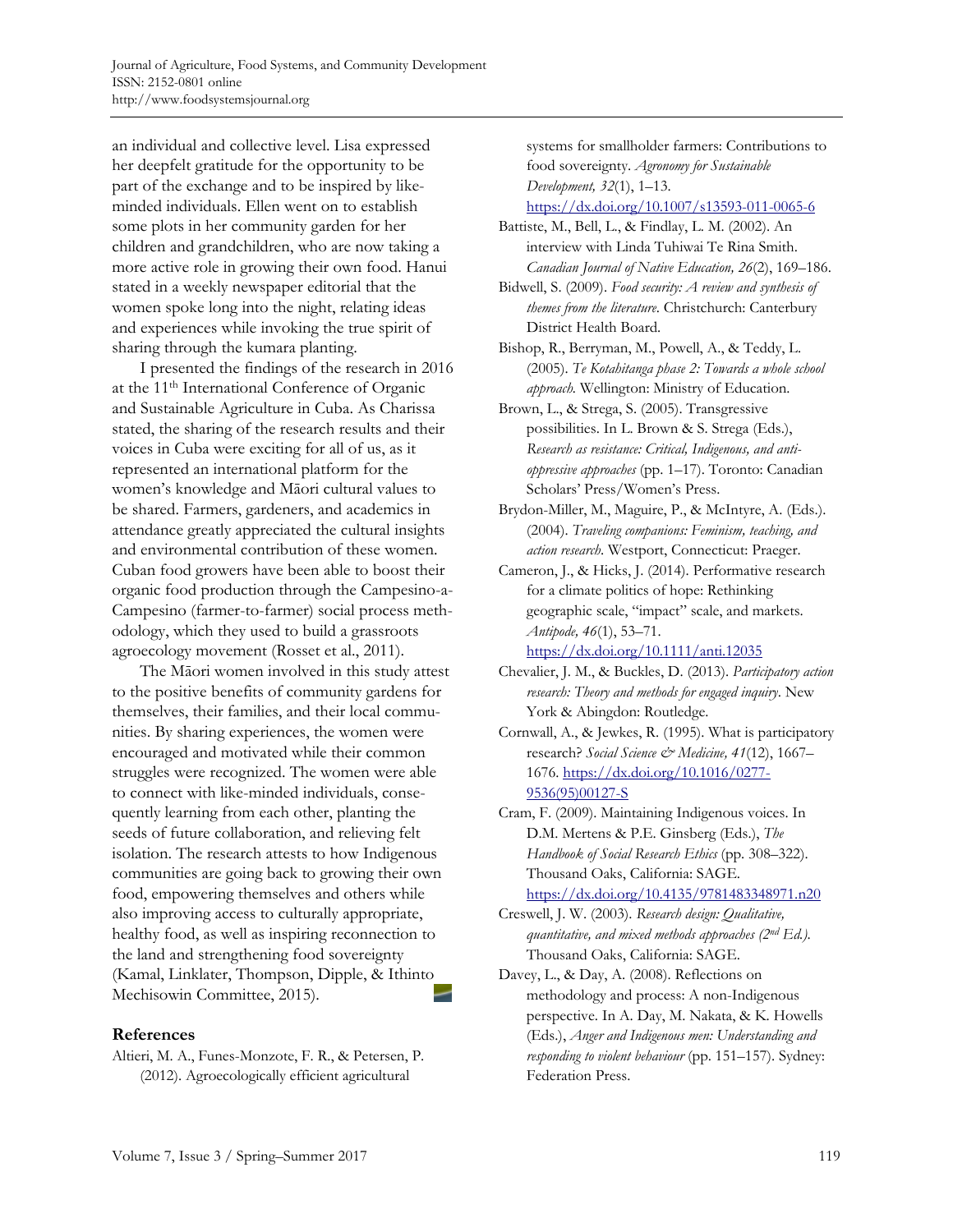- De Schutter, O. (2010). *Countries tackling hunger with a right to food approach* (Briefing Note 01). United Nations Special Rapporteur on the Right to Food. Retrieved from http://www2.ohchr.org/english/issues/ [food/docs/Briefing\\_Note\\_01\\_May\\_2010\\_EN.pdf](http://www2.ohchr.org/english/issues/food/docs/Briefing_Note_01_May_2010_EN.pdf)
- Drewnowski, A., & Specter, S. E. (2004). Poverty and obesity: The role of energy density and energy costs. *American Journal of Clinical Nutrition, 79*(1)*,* 6–16.
- Durie, M. (2001). *Mauri Ora: The Dynamics of Māori Health*. Oxford: Oxford University Press.
- Durie, M. (2004). Understanding health and illness: Research at the interface between science and Indigenous knowledge. *International Journal of Epidemiology, 33*(5), 1138–1143. https://dx.doi.org/10.1093/ije/dyh250
- Fortmann, L. (Ed.). (2008). *Participatory research in conservation and rural livelihoods: Doing science together*. Hoboken, New Jersey: Wiley-Blackwell.
- Fröding, K., Elander, I., & Eriksson, C. (2015). A community-based participatory research process in a poor Swedish neighbourhood. *Systemic Practice and Action Research, 28*(1), 19–36.

https://dx.doi.org/10.1007/s11213-014-9319-y

- Gibson-Graham, J. K., & Roelvink, G. (2010). An economic ethics for the Anthropocene. *Antipode, 41*(Suppl. s1), 320–346. https://doi.org/10.1111/j.1467-8330.2009.00728.x
- Harmsworth, G., & Roskruge, N. (2014). Indigenous Māori values, perspectives and knowledge of soils in Aotearoa-New Zealand: Beliefs and concepts of soils, the environment, and land. In G. J. Churchman, E.R. Land (Eds.), *The Soil underfoot: Infinite possibilities for a finite resource* (pp. 111–126). Boca Raton, Florida: CRC Press. https://dx.doi.org/10.1201/b16856-12
- Haseman, B. (2006). A manifesto for performative research. *Media International Australia: Incorporating Culture and Policy, 118*, 98–106.
- Hassanein, N., & Kloppenburg, J. R. (1995). Where the grass grows again: Knowledge exchange in the sustainable agriculture movement. *Rural Sociology, 60*(4)*,* 721–740. http://dx.doi.org/10.1111/j.1549- 0831.1995.tb00603.x
- Hinchey, P. H. (2008). *Action research*. New York, New York: Peter Lang.
- Hutchings, J. (2004). Claiming our ethical space: A mana wahine framework for discussing genetic modification. *He Pukenga Korero, 8*(1), 17–26.
- International Assessment of Agricultural Knowledge, Science and Technology for Development [IAASTD]. (2009). *Agriculture at a crossroads: International Assessment of Agricultural Knowledge, Science and Technology for Development (Synthesis Report).*  Washington, D.C.: Island Press.
- Ishii-Eiteman, M. (2009). Food sovereignty and the International Assessment of Agricultural Knowledge, Science and Technology for Development 10. *Journal of Peasant Studies, 36*(3), 689–700.

http://dx.doi.org/10.1080/03066150903143079

- Israel, B. A., Schulz, A. J., Parker, E. A., Becker, A. B., Allen, A. J., & Guzman, J. R. (2003). Critical issues in developing and following community based participatory research principles. In M. Minkler & N. Wallerstein (Eds.), *Community-based participatory research for health* (pp. 53–76). San Francisco, California: Jossey-Bass.
- Jackson, M. (1993). Land loss and the Treaty of Waitangi. In W. Ihimaera (Ed.), *Te Ao Marama: Regaining Aotearoa: Māori Writers Speak Out*, *Vol 2: He Whakaatanga o te Ao: The reality* (pp. 70–71). Auckland: Reed Books.
- Jason, L. A., Keys, C. B., Suarez-Balcazar, Y., Taylor, R. R., & Davis, M. I. (Eds.). (2004). *Participatory community research: Theories and methods in action. Washington*, DC: American Psychological Association.
- Kamal, A. G., Linklater, R., Thompson, S., Dipple, J., & Ithinto Mechisowin Committee. (2015). A recipe for change: Reclamation of Indigenous food sovereignty in O-Pipon-Na-Piwin Cree Nation for decolonization, resource sharing, and cultural restoration. *Globalizations*, *12*(4), 559–575. [https://dx.doi.org/10.1080/14747731.2015.](https://dx.doi.org/10.1080/14747731.2015.1039761) 1039761
- Kemmis, S., & McTaggart, R. (2000). Participatory action research. In N. K. Denzin & Y. S. Lincoln (Eds.), *Handbook of qualitative research* (pp. 567–607). Thousand Oaks, California: SAGE.
- Kidman, J. (2007)**.** *Engaging with Māori communities: An exploration of some tensions in the mediation of social sciences research* [Monograph]. Tihei Oreore Series. Auckland: Ngā Pae o te Māramatanga.
- Kindon, S., Pain, R., & Kesby, M. (Eds.). (2007a). *Participatory Action Research approaches and methods: Connecting people, participation and place.* New York: Routledge.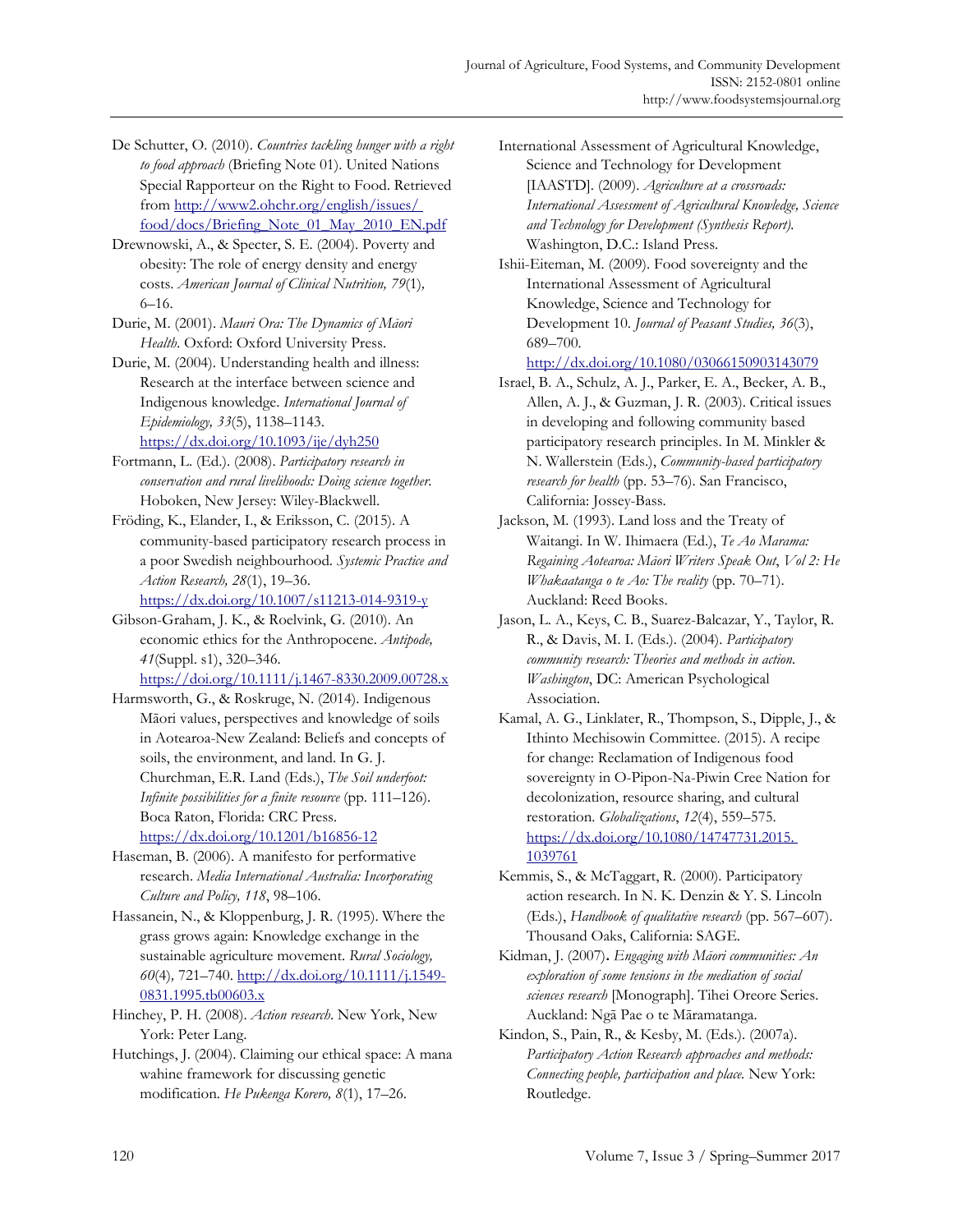- Kindon, S., Pain, R., & Kesby, M. (2007b). Participatory Action Research: Origins, approaches and methods. In S. Kindon, R. Pain, & M. Kesby (Eds.), *Participatory Action Research approaches and methods: Connecting people, participation and place* (pp. 9–18). New York: Routledge.
- Kitchin, R. (2001). Using participatory action research approaches in geographical studies of disabilities: Some reflections. *Disability Studies Quarterly, 21*(4), 61–69. https://dx.doi.org/10.18061/dsq.v21i4.318
- Kovach, M. (2005). Emerging from the margins: Indigenous methodologies. In L. Brown & S. Strega. (Eds.), *Research as resistance: Critical, Indigenous and anti-oppressive approaches* (pp. 19–36). Toronto: Canadian Scholars' Press/Women's Press.
- Lanumata, T., Heta, C., Signal, L., Haretuku, R., & Corrigan, C. (2008). Enhancing food security and physical activity: The views of Māori, Pacific and low-income peoples. Wellington: Health Promotion and Policy Research Unit, University of Otago. [Retrieved from http://www.otago.ac.nz/](http://www.otago.ac.nz/wellington/otago022604.doc) wellington/otago022604.doc
- McIntyre, A. (2008). *Participatory action research*. Thousand Oaks, California: SAGE.
- Ministry of Health (2013). *New Zealand Health Survey: Annual update of key findings 2012/13.* Wellington: Ministry of Health. Retrieved from http://www.health.govt.nz/publication/newzealand-health-survey-annual-update-key-findings-2012-13
- Moeke-Pickering, T., Heitia, M., Heitia, S., Karapu, R., & Cote-Meek, S. (2015). Understanding Māori food security and food sovereignty issues in Whakatāne. *MAI Journal, 4*(1), 29-42.
- Ozanne, J. L., & Sattcioglu, B. (2008). Participatory action research*. Journal of Consumer Research, 35*(3), 423–439. https://dx.doi.org/10.1086/586911
- Panelli, P., & Tipa G**. (**2009). Beyond foodscapes: Considering geographies of Indigenous Well-being. *Health & Place, 15*(2), 455–65. https://dx.doi.org/ [10.1016/j.healthplace.2008.08.005](https://dx.doi.org/10.1016/j.healthplace.2008.08.005)
- Perry, B. (2016). Household Incomes in New Zealand: Trends in indicators of inequality and hardship 1982 to 2015. Wellington: Ministry of Social Development.
- Pimbert, M. (2009). *Towards food sovereignty* (Gatekeeper Series No. 141)*.* London: International Institute for Environment and Development (IIED). Retrieved

from https://www.iied.org/towards-foodsovereignty-reclaiming-autonomous-food-systems

- Popay, J., Rogers, A., & Williams, G. (1998). Rationale and standards for the systematic review of qualitative literature in health services research. *Qualitative Health Research, 8*(3)*,* 341–351. https://dx.doi.org/10.1177/104973239800800305
- Rangitāne o Wairarapa Inc. (2006). *Ngāti Hāmua environmental education sheets.* Greater Wellington Regional Council. Masterton: Lamb-Peters Print.
- Reason, P., & Bradbury, H. (Eds.). (2006). *Handbook of action research*. Thousand Oaks, California: SAGE.
- Reilly, R. C. (2010). Participatory case study. In *Encyclopedia of case study research* (Vol. 2, pp. 658–660). Thousand Oaks, California: SAGE.
- Rosset, P. M., Sosa, B. M., Jaime, A. M. R., & Lozano, D. R. A. (2011). The Campesino-to-Campesino agroecology movement of ANAP in Cuba: Social process methodology in the construction of sustainable peasant agriculture and food sovereignty. *The Journal of Peasant Studies, 38*(1), 161–191. https://dx.doi.org/10.1080/03066150.2010.538584
- Schneider, F., Fry, P., Ledermann, T., & Rist, S. (2009). Social learning processes in Swiss soil protection— The 'From farmer-to-farmer' project. *Human Ecology*, *37*(4), 475–489. https://dx.doi.org/10.1007/s10745-009-9262-1
- Seyfang, G., & Smith, A. (2007). Grassroots innovations for sustainable development: Towards a new research and policy agenda. *Environmental Politics*, *16*(4), 584–603.

http://dx.doi.org/10.1080/09644010701419121

- Smith, G. H. (2003, October). Indigenous struggle for the transformation of education and schooling. [Retrieved from https://faculty.washington.edu/](https://faculty.washington.edu/pembina/all_articles/Smith_G2003.pdf) pembina/all\_articles/Smith\_G2003.pdf
- Smith, G. H., Hoskins, T. K., & Jones, A. (2012). Interview: Kaupapa Māori: The dangers of domestication. *New Zealand Journal of Educational Studies, 47*(2), 10–20.
- Smith, L. T. (1999). *Decolonizing methodologies: Research and Indigenous Peoples*. London: Zed Books.
- Te Hotu Manawa Māori. (2007). *Food security among Māori in Aotearoa.* Auckland: Author.
- Te Puni Kōkiri. (2012). *Māori youth in education and employment* (Fact sheet 022-2012). Retrieved from [https://www.tpk.govt.nz/documents/download/2](https://www.tpk.govt.nz/documents/download/210/TPK%20Maori%20Youth%20in%20Education%20WEB.pdf) 10/TPK%20Maori%20Youth%20in%20Education %20WEB.pdf